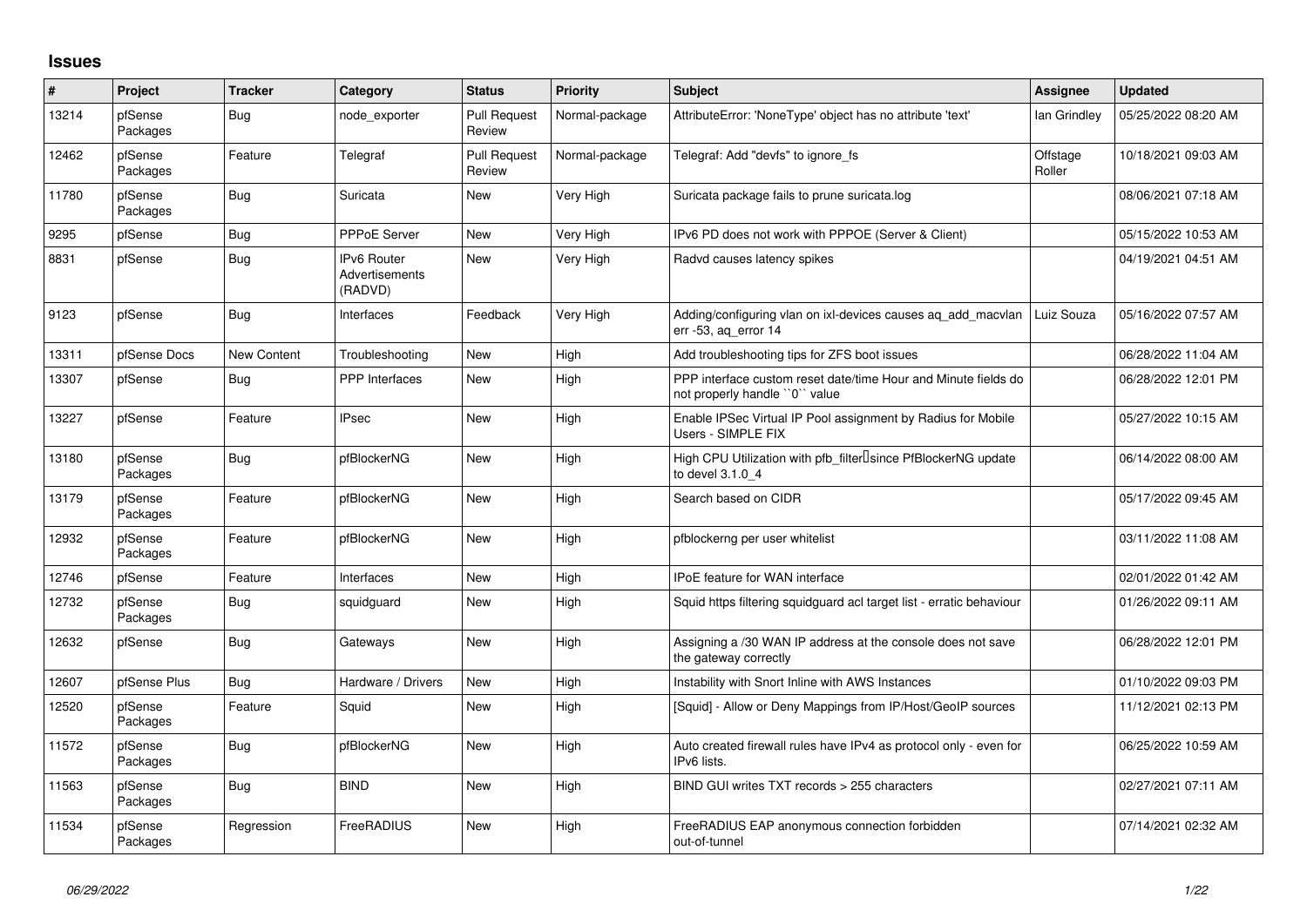| $\vert$ # | Project             | <b>Tracker</b> | Category                    | <b>Status</b> | <b>Priority</b> | <b>Subject</b>                                                                                                                                                                | Assignee              | <b>Updated</b>      |
|-----------|---------------------|----------------|-----------------------------|---------------|-----------------|-------------------------------------------------------------------------------------------------------------------------------------------------------------------------------|-----------------------|---------------------|
| 11158     | pfSense<br>Packages | Bug            | <b>FRR</b>                  | <b>New</b>    | High            | <b>FRR Prefix Lists</b>                                                                                                                                                       |                       | 12/30/2020 04:55 PM |
| 10760     | pfSense<br>Packages | Bug            | <b>BIND</b>                 | <b>New</b>    | High            | pfSense BIND 9.14.12 server terminates due to assertion failure                                                                                                               |                       | 07/11/2020 04:53 PM |
| 10252     | pfSense<br>Packages | Bug            | pfBlockerNG                 | <b>New</b>    | High            | pfblockerng-devel                                                                                                                                                             |                       | 02/11/2020 05:18 PM |
| 9724      | pfSense<br>Packages | Bug            | pfBlockerNG                 | <b>New</b>    | High            | pfblockerng-firewall-filter-service-will-not-start                                                                                                                            |                       | 09/05/2019 06:32 AM |
| 9136      | pfSense             | Bug            | DHCP (IPv6)                 | <b>New</b>    | High            | IPv6 Tracking Interfaces Lose IPv6 Address in Certain Cases                                                                                                                   |                       | 04/21/2022 12:39 PM |
| 9046      | pfSense<br>Packages | Feature        | Telegraf                    | New           | High            | telegraf feature request                                                                                                                                                      |                       | 02/18/2019 03:38 PM |
| 8513      | pfSense<br>Packages | Bug            | FreeRADIUS                  | <b>New</b>    | High            | Freeradius 3.x Idap problem                                                                                                                                                   |                       | 02/18/2019 05:22 PM |
| 8438      | pfSense<br>Packages | Bug            | haproxy                     | <b>New</b>    | High            | haproxy: can't use ACL for cert with http-response actions                                                                                                                    |                       | 05/24/2018 01:12 PM |
| 8158      | pfSense             | <b>Bug</b>     | Interfaces                  | <b>New</b>    | High            | IPv6 Track Interface issue with more than one WAN-Gateway<br>and a number of internal interfaces at least track interface<br>from one interface does not work on regular base |                       | 12/03/2017 09:00 AM |
| 8089      | pfSense             | <b>Bug</b>     | Interfaces                  | <b>New</b>    | High            | VLAN page breaks after config restore to new hardware.                                                                                                                        |                       | 11/21/2017 01:38 PM |
| 8050      | pfSense             | Bug            | Interfaces                  | <b>New</b>    | High            | Enabling bridge while interfaces have link freezes console                                                                                                                    |                       | 11/03/2017 04:38 PM |
| 7730      | pfSense             | <b>Bug</b>     | Interfaces                  | <b>New</b>    | High            | 2.3.4_1 greX: loop detected when hit save on filter rules or<br>interfaces                                                                                                    |                       | 07/27/2017 08:16 AM |
| 7521      | pfSense             | Feature        | Package System              | <b>New</b>    | High            | Package Updates via Mirror                                                                                                                                                    |                       | 05/04/2017 08:21 PM |
| 7388      | pfSense<br>Packages | <b>Bug</b>     | Suricata                    | <b>New</b>    | High            | Suricata does not property recognize MTU for PPPOE<br>interfaces                                                                                                              |                       | 03/15/2017 05:17 AM |
| 6988      | pfSense<br>Packages | <b>Bug</b>     | Snort                       | <b>New</b>    | High            | SNORT Package PHP memory error                                                                                                                                                |                       | 06/28/2018 10:00 PM |
| 5355      | pfSense             | <b>Bug</b>     | <b>IPsec</b>                | <b>New</b>    | High            | on Dynamic WAN IP (DHCP Client) it takes 10 minutes before<br>Phase1 reconnects                                                                                               |                       | 07/08/2016 10:29 PM |
| 12608     | pfSense<br>Packages | <b>Bug</b>     | <b>WireGuard</b>            | <b>New</b>    | High            | WireGuard tunnels monitored by dpinger causing system to<br>stop routing completely in certain situations                                                                     | Christian<br>McDonald | 12/16/2021 03:14 PM |
| 8964      | pfSense             | Bug            | <b>IPsec</b>                | <b>New</b>    | High            | IPsec async cryptography advanced setting - TCP traffic not<br>passing through                                                                                                | Luiz Souza            | 12/08/2020 12:09 PM |
| 11992     | pfSense             | Bug            | <b>Virtual IP Addresses</b> | Confirmed     | High            | GRE Tunnel - Does not work with a virtual IP as endpoint                                                                                                                      |                       | 06/04/2021 01:16 AM |
| 5413      | pfSense             | <b>Bug</b>     | <b>DNS Resolver</b>         | Confirmed     | High            | Incorrect Handling of Unbound Resolver [service restarts, cache<br>loss, DNS service interruption]                                                                            |                       | 06/19/2022 11:11 PM |
| 4845      | pfSense             | <b>Bug</b>     | CARP                        | Confirmed     | High            | CARP preemption doesn't switch to backup where connectivity<br>between systems is lost but not NIC link                                                                       |                       | 07/28/2015 07:55 AM |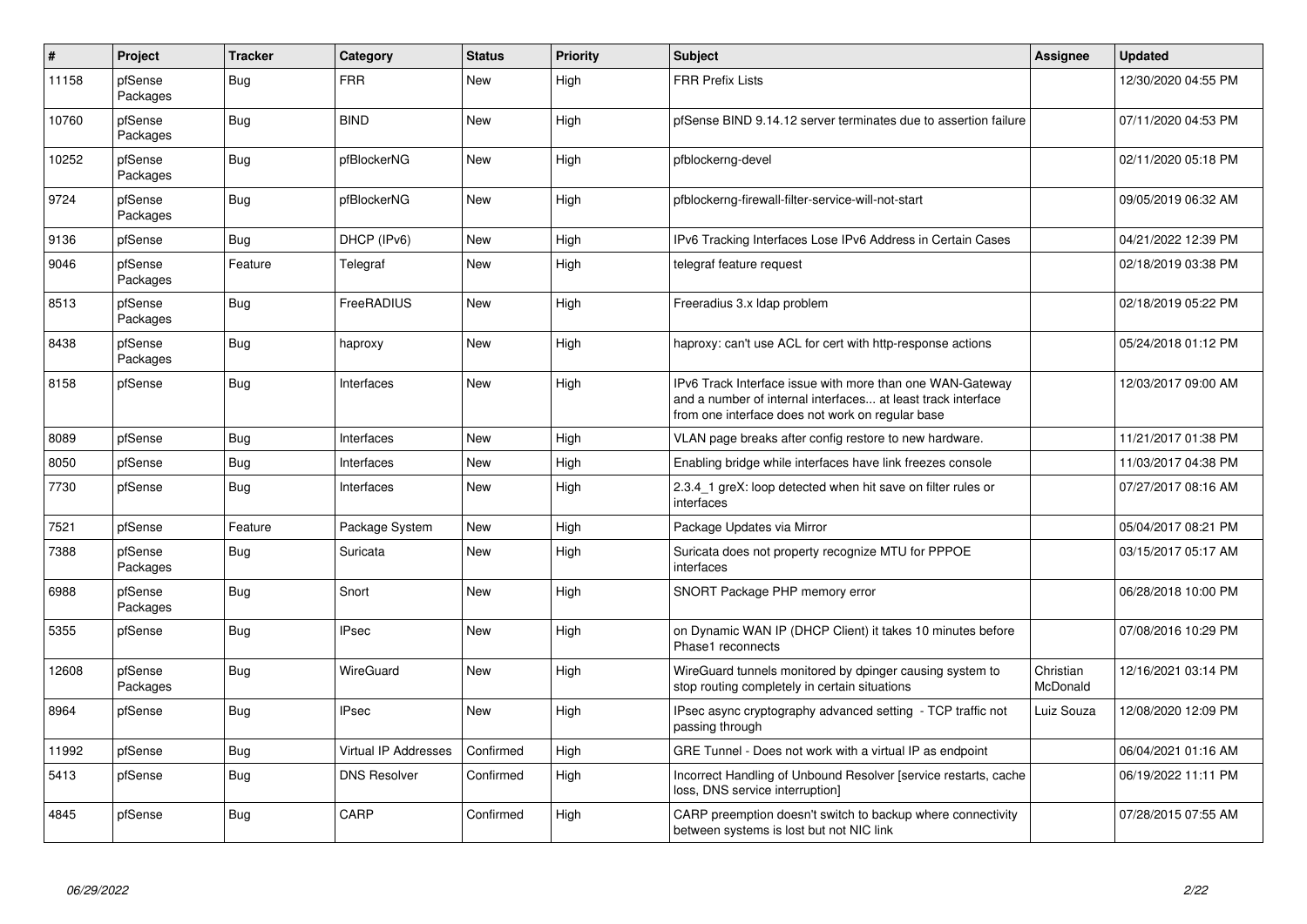| $\vert$ # | Project             | <b>Tracker</b> | Category                 | <b>Status</b>                 | <b>Priority</b> | <b>Subject</b>                                                                           | <b>Assignee</b>     | <b>Updated</b>      |
|-----------|---------------------|----------------|--------------------------|-------------------------------|-----------------|------------------------------------------------------------------------------------------|---------------------|---------------------|
| 12979     | pfSense<br>Packages | Bug            | Snort                    | <b>Pull Request</b><br>Review | High            | Snort Rules Update Process Using Deprecated FreeBSD<br><b>Subdirectory Name</b>          | <b>Bill Meeks</b>   | 03/24/2022 09:02 AM |
| 12853     | pfSense             | Bug            | <b>NAT Reflection</b>    | Feedback                      | High            | Network Address Translation - Pure NAT pfsense freeze after<br>reboot                    |                     | 02/22/2022 08:40 AM |
| 12160     | pfSense<br>Packages | Regression     | syslog-ng                | Feedback                      | High            | An invalid configuration is generated when choosing TLS as the<br>default protocol       | Jim Pingle          | 07/23/2021 03:27 PM |
| 12354     | pfSense<br>Packages | Todo           | haproxy                  | Feedback                      | High            | Update haproxy-devel to mitigate CVE-2021-40346                                          | <b>Viktor Gurov</b> | 05/12/2022 08:50 AM |
| 11135     | pfSense<br>Packages | Bug            | haproxy                  | Feedback                      | High            | HAproxy OCSP reponse crontab bug                                                         | <b>Viktor Gurov</b> | 09/10/2021 11:51 AM |
| 11936     | pfSense<br>Packages | Bug            | <b>FRR</b>               | Incomplete                    | High            | FRR does not connect BGP when using password                                             |                     | 05/19/2021 08:12 AM |
| 13320     | pfSense Plus        | Bug            | Gateways                 | <b>New</b>                    | Normal          | IP aliases with a CARP VIP parent are not available as VIP<br>choices for gateway groups |                     | 06/29/2022 02:03 PM |
| 13305     | pfSense             | Feature        | Certificates             | <b>New</b>                    | Normal          | Certificate Revocation page should show expiration date                                  |                     | 06/27/2022 10:26 AM |
| 13297     | pfSense             | Feature        | Routing                  | <b>New</b>                    | Normal          | Support for Gateway Groups as Static Route destinations                                  |                     | 06/24/2022 07:41 AM |
| 13296     | pfSense             | Feature        | DHCP (IPv6)              | New                           | Normal          | Add support for DHCP6 OPTION PD EXCLUDE (RFC 6603)                                       |                     | 06/24/2022 10:10 PM |
| 13293     | pfSense             | Feature        | OpenVPN                  | New                           | Normal          | Option to set auth-gen-token in OpenVPN GUI                                              |                     | 06/21/2022 02:35 PM |
| 13292     | pfSense<br>Packages | Feature        | <b>ACME</b>              | <b>New</b>                    | Normal          | Separator                                                                                |                     | 06/21/2022 12:06 PM |
| 13288     | pfSense             | <b>Bug</b>     | Configuration<br>Backend | <b>New</b>                    | Normal          | Encode FreeRADIUS Custom Options                                                         |                     | 06/20/2022 10:36 AM |
| 13287     | pfSense             | Feature        | Configuration<br>Backend | <b>New</b>                    | Normal          | Encode OpenVPN Custom Options                                                            |                     | 06/20/2022 10:33 AM |
| 13280     | pfSense             | Bug            | Unknown                  | <b>New</b>                    | Normal          | Entries duplicated in /boot/loader.conf                                                  |                     | 06/19/2022 11:11 AM |
| 13279     | pfSense             | <b>Bug</b>     | Interfaces               | <b>New</b>                    | Normal          | DHCP config override affects Gateway installation.                                       |                     | 06/17/2022 07:25 AM |
| 13277     | pfSense             | <b>Bug</b>     | <b>IGMP Proxy</b>        | New                           | Normal          | IGMP Proxy webConfigurator Page Always Produces Error                                    |                     | 06/16/2022 07:50 PM |
| 13276     | pfSense             | Bug            | <b>IGMP Proxy</b>        | <b>New</b>                    | Normal          | IGMP Proxy Error Message for Logging Links to System Log<br>Instead of Routing Log       |                     | 06/16/2022 07:48 PM |
| 13273     | pfSense             | <b>Bug</b>     | DHCP (IPv4)              | New                           | Normal          | dholient can use conflicting recorded leases                                             |                     | 06/14/2022 11:07 AM |
| 13267     | pfSense             | <b>Bug</b>     | OpenVPN                  | <b>New</b>                    | Normal          | dpinger continues to run on OpenVPN gateway after OpenVPN<br>service is stopped.         |                     | 06/12/2022 02:49 PM |
| 13264     | pfSense             | Feature        | <b>IPsec</b>             | <b>New</b>                    | Normal          | IPSec Phase2 select multiple PFS key groups                                              |                     | 06/10/2022 04:29 PM |
| 13260     | pfSense             | Feature        | Authentication           | <b>New</b>                    | Normal          | Add support for OpenVPN static-challenge                                                 |                     | 06/09/2022 02:04 PM |
| 13256     | pfSense             | Feature        | DHCP (IPv4)              | <b>New</b>                    | Normal          | Better handling of duplicate IPs in static DHCP assignments                              |                     | 06/11/2022 04:51 PM |
| 13254     | pfSense             | Bug            | <b>DNS Resolver</b>      | <b>New</b>                    | Normal          | DNS resolver does not update "unbound.conf" file during link<br>down events              |                     | 06/28/2022 12:01 PM |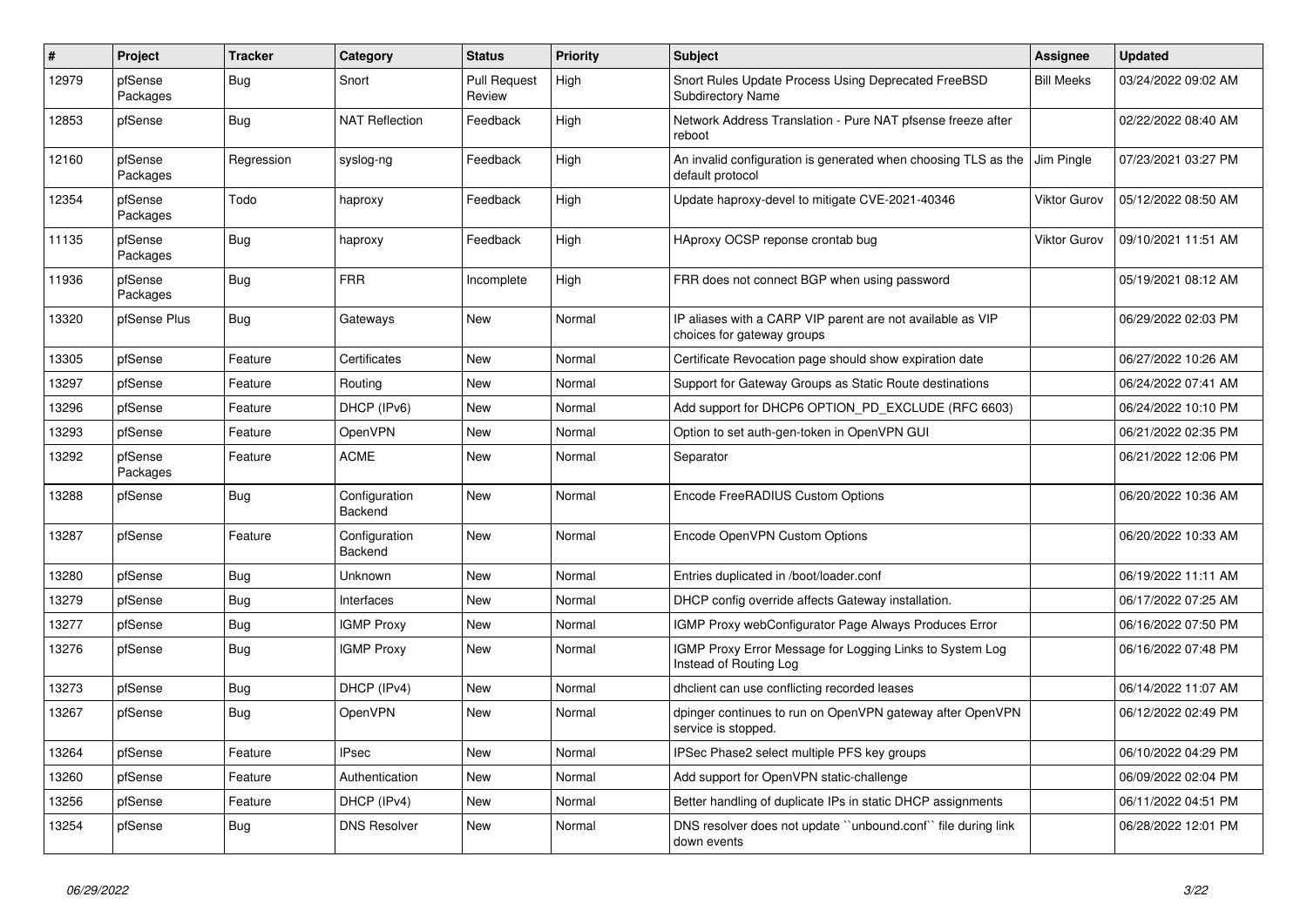| ∦     | Project             | <b>Tracker</b> | Category             | <b>Status</b> | <b>Priority</b> | <b>Subject</b>                                                                                  | Assignee | <b>Updated</b>      |
|-------|---------------------|----------------|----------------------|---------------|-----------------|-------------------------------------------------------------------------------------------------|----------|---------------------|
| 13253 | pfSense             | <b>Bug</b>     | DHCP (IPv6)          | <b>New</b>    | Normal          | 'dhcp6c' is not restarted when applying settings when multiple<br>WANs are configured for DHCP6 |          | 06/28/2022 12:01 PM |
| 13252 | pfSense             | Bug            | Upgrade              | <b>New</b>    | Normal          | reduce frequency of php-fpm socket connection attempts from<br>check reload status              |          | 06/12/2022 11:11 AM |
| 13249 | pfSense             | Bug            | Console Menu         | <b>New</b>    | Normal          | Running playback comands multiple times results in PHP error                                    |          | 06/06/2022 07:02 AM |
| 13248 | pfSense             | Regression     | DHCP (IPv6)          | <b>New</b>    | Normal          | IPv6 Router Advertisements runs when config.xml does not<br>contain an entry for the interface  |          | 06/05/2022 07:44 PM |
| 13246 | pfSense<br>Packages | Feature        | iperf                | <b>New</b>    | Normal          | iperf3 service controls do not work                                                             |          | 06/05/2022 06:51 PM |
| 13244 | pfSense             | Feature        | Web Interface        | New           | Normal          | Add help text under Timezone settings in the GUI                                                |          | 06/03/2022 01:00 PM |
| 13242 | pfSense             | Feature        | Gateway Monitoring   | New           | Normal          | Enhancements to static route creation/deletion for dpinger<br>monitor IPs                       |          | 06/03/2022 11:20 AM |
| 13237 | pfSense             | Bug            | DHCP (IPv6)          | <b>New</b>    | Normal          | dhcp6c script cannot be executed safely                                                         |          | 06/01/2022 11:20 AM |
| 13236 | pfSense Docs        | Todo           | Products             | New           | Normal          | Document link speed limitations with igc and ix on 6100/4100                                    |          | 05/31/2022 05:53 PM |
| 13224 | pfSense             | Bug            | <b>Notifications</b> | <b>New</b>    | Normal          | Email notification flood when UPS (NUT) and WAN send<br>notifications                           |          | 05/27/2022 01:58 AM |
| 13222 | pfSense             | Bug            | UPnP/NAT-PMP         | New           | Normal          | CARP IP does not listen for NAT-PMP packets                                                     |          | 05/26/2022 02:28 PM |
| 13207 | pfSense<br>Packages | Feature        | pfBlockerNG          | New           | Normal          | The feed column on the Alerts page is confusing                                                 |          | 05/24/2022 04:56 AM |
| 13206 | pfSense Plus        | Bug            | Hardware / Drivers   | <b>New</b>    | Normal          | SG-3100 LED GPIO hangs                                                                          |          | 06/11/2022 07:01 PM |
| 13202 | pfSense<br>Packages | Bug            | pfBlockerNG          | New           | Normal          | Missing Protocols on IP Feed Groups Advanced<br>Inbound/Outbound Firewall Rule settings         |          | 05/23/2022 08:58 AM |
| 13201 | pfSense<br>Packages | Feature        | pfBlockerNG          | New           | Normal          | Add FireHol Security IP Feeds                                                                   |          | 05/23/2022 06:34 AM |
| 13200 | pfSense<br>Packages | Feature        | pfBlockerNG          | <b>New</b>    | Normal          | Custom DNS Servers for Alert settings                                                           |          | 05/23/2022 06:16 AM |
| 13199 | pfSense<br>Packages | Feature        | pfBlockerNG          | <b>New</b>    | Normal          | Feed groups should not have the first listing in the group bar                                  |          | 05/23/2022 06:03 AM |
| 13198 | pfSense<br>Packages | Feature        | pfBlockerNG          | New           | Normal          | Dark Theme Styling issues - Alerts White bar                                                    |          | 05/23/2022 06:05 AM |
| 13197 | pfSense<br>Packages | Feature        | pfBlockerNG          | New           | Normal          | Put a Single donation link and a proper patreon lin in the<br>pfBlocker Support Banner / Widget |          | 05/23/2022 05:35 AM |
| 13196 | pfSense<br>Packages | Feature        | pfBlockerNG          | New           | Normal          | remove NoVirusThanks feed                                                                       |          | 05/23/2022 06:05 AM |
| 13195 | pfSense<br>Packages | Feature        | pfBlockerNG          | New           | Normal          | Dedicated website for Feed mangement - Community Driven                                         |          | 05/23/2022 05:22 AM |
| 13194 | pfSense<br>Packages | <b>Bug</b>     | pfBlockerNG          | New           | Normal          | Remove dead Malc0de feed                                                                        |          | 05/23/2022 05:16 AM |
| 13187 | pfSense             | Documentation  | Upgrade              | New           | Normal          | Azure Frequently asked questions                                                                |          | 05/20/2022 06:52 AM |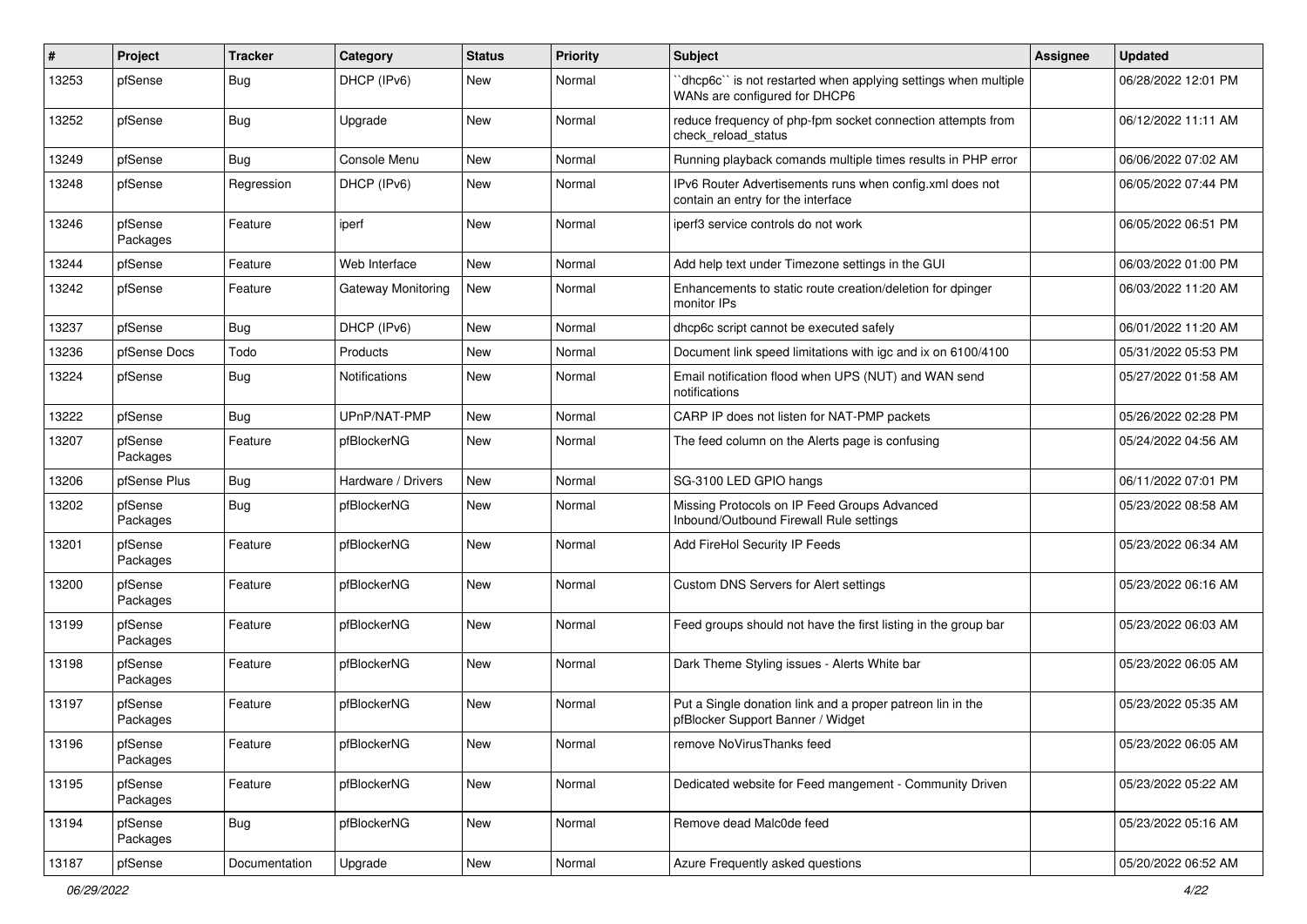| $\vert$ # | Project             | <b>Tracker</b> | Category                        | <b>Status</b> | <b>Priority</b> | <b>Subject</b>                                                                                              | <b>Assignee</b> | <b>Updated</b>      |
|-----------|---------------------|----------------|---------------------------------|---------------|-----------------|-------------------------------------------------------------------------------------------------------------|-----------------|---------------------|
| 13167     | pfSense             | Bug            | <b>Dynamic DNS</b>              | <b>New</b>    | Normal          | phpDynDNS: DigitalOcean ddns update fails (bad request,<br>invalid character '-' in request_id)             |                 | 06/16/2022 09:30 PM |
| 13158     | pfSense             | Bug            | Web Interface                   | <b>New</b>    | Normal          | Input validation error when applying limiter changes                                                        |                 | 05/14/2022 05:32 PM |
| 13156     | pfSense<br>Packages | Regression     | pfBlockerNG                     | <b>New</b>    | Normal          | pfBlockerNG IP block stats do not work                                                                      |                 | 06/29/2022 07:00 AM |
| 13141     | pfSense<br>Packages | Bug            | squidguard                      | <b>New</b>    | Normal          | wrong page squidguard block                                                                                 |                 | 05/09/2022 05:33 PM |
| 13138     | pfSense<br>Packages | Feature        | pfBlockerNG                     | <b>New</b>    | Normal          | DNS over HTTPS/TLS Blocking should be removed from<br>SafeSearch                                            |                 | 05/07/2022 02:52 AM |
| 13137     | pfSense<br>Packages | Feature        | pfBlockerNG                     | <b>New</b>    | Normal          | ckuethe/doh-blocklist.txt add to DoH feeds                                                                  |                 | 05/07/2022 02:39 AM |
| 13136     | pfSense<br>Packages | Feature        | pfBlockerNG                     | <b>New</b>    | Normal          | Add crypt0rr DNS-over-HTTPS (DOH) provider list feeds                                                       |                 | 05/07/2022 02:27 AM |
| 13128     | pfSense<br>Packages | <b>Bug</b>     | Zabbix                          | New           | Normal          | Zabbix Agent 6: HA Server Setup                                                                             |                 | 05/05/2022 01:55 AM |
| 13091     | pfSense             | Feature        | OpenVPN                         | <b>New</b>    | Normal          | RFE: Ability to specify the order of OpenVPN Authentication<br>servers                                      |                 | 04/22/2022 04:30 PM |
| 13087     | pfSense             | Bug            | OpenVPN                         | <b>New</b>    | Normal          | OpenVPN Server: hide WINS servers list when netbios option is<br>unchecked while WINS servers is checked    |                 | 04/22/2022 10:29 AM |
| 13076     | pfSense             | <b>Bug</b>     | Gateway Monitoring              | <b>New</b>    | Normal          | Marking a gateway as down does not affect IPsec entries using<br>gateway groups                             |                 | 06/28/2022 12:01 PM |
| 13074     | pfSense Plus        | Bug            | Cryptographic<br>Modules        | <b>New</b>    | Normal          | AES-GCM with SafeXcel on Netgate 2100 causes MBUF<br>overload                                               |                 | 06/12/2022 11:14 AM |
| 13073     | pfSense<br>Packages | Bug            | Squid                           | <b>New</b>    | Normal          | ClamAV - clamd dies with high CPU load and thus the C-ICAP<br>of squid-reverse proxy causes http:500 errors |                 | 04/19/2022 05:38 AM |
| 13068     | pfSense             | <b>Bug</b>     | Aliases / Tables                | <b>New</b>    | Normal          | Error loading rules when URL Table IPs content is empty                                                     |                 | 04/17/2022 09:07 PM |
| 13067     | pfSense             | Bug            | <b>FilterDNS</b>                | <b>New</b>    | Normal          | filterdns resolve interval is twice the intended value                                                      |                 | 04/17/2022 07:45 PM |
| 13058     | pfSense             | Todo           | Rules / NAT                     | <b>New</b>    | Normal          | Add static routes and directly connected networks back to policy<br>route negation rules                    |                 | 04/13/2022 08:05 AM |
| 13053     | pfSense<br>Packages | Bug            | <b>ACME</b>                     | <b>New</b>    | Normal          | LoopiaAPI error handling                                                                                    |                 | 05/05/2022 10:58 AM |
| 13051     | pfSense             | Bug            | <b>Traffic Shaper</b><br>(ALTQ) | <b>New</b>    | Normal          | Firewall traffic shaper by interface selection unknow                                                       |                 | 04/12/2022 07:03 AM |
| 13046     | pfSense             | <b>Bug</b>     | Rules / NAT                     | <b>New</b>    | Normal          | Floating rule applied to IPv6 interface with a SLAAC DHCPv6<br>gateway reports error on boot                |                 | 04/11/2022 09:50 AM |
| 13045     | pfSense<br>Packages | Bug            | <b>WireGuard</b>                | <b>New</b>    | Normal          | Firewall floating rules ignore WireGuard traffic                                                            |                 | 04/11/2022 09:40 AM |
| 13044     | pfSense<br>Packages | Feature        | Mail report                     | <b>New</b>    | Normal          | Customized reporting                                                                                        |                 | 04/11/2022 09:22 AM |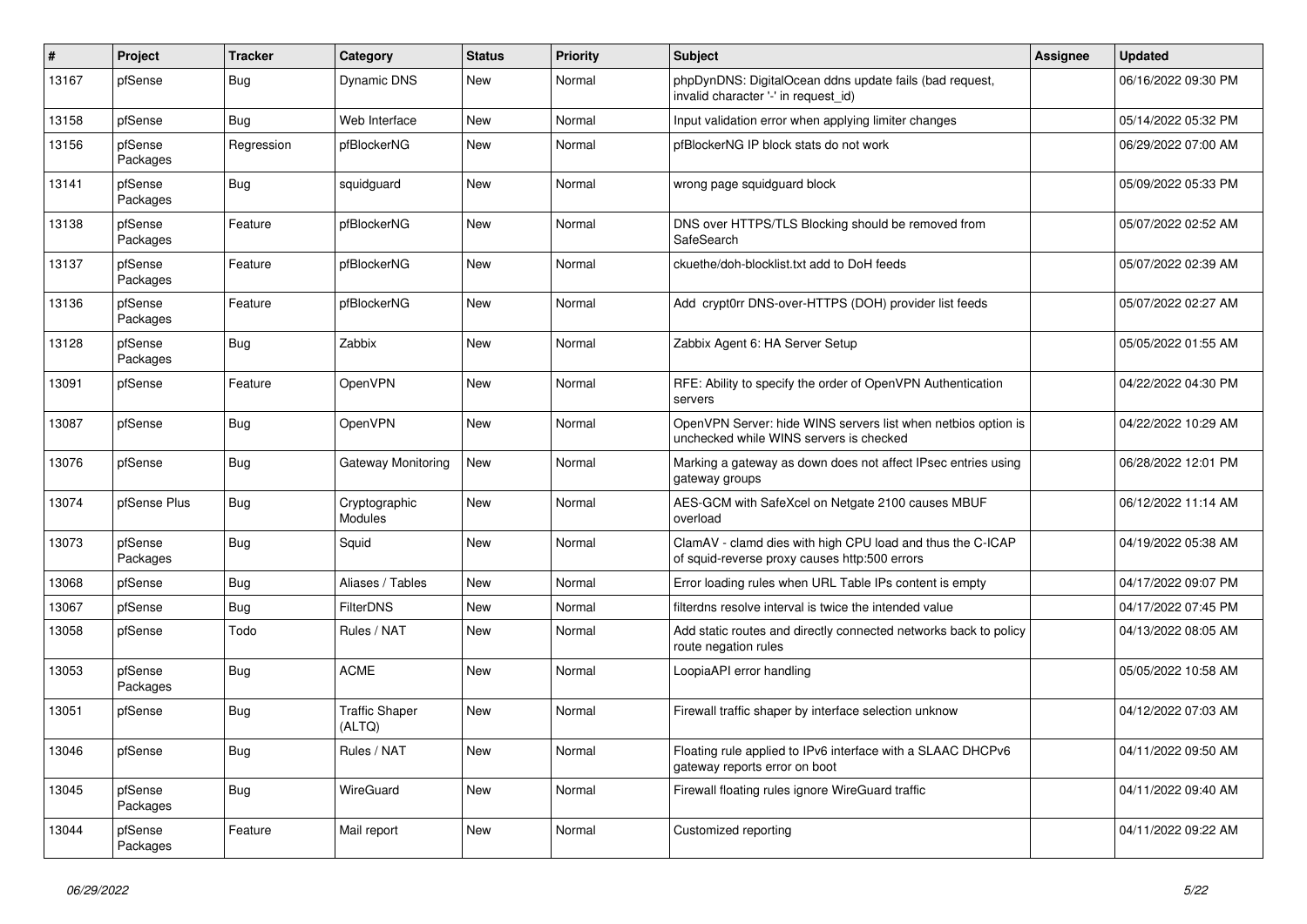| $\vert$ # | Project             | <b>Tracker</b> | Category                                        | <b>Status</b> | <b>Priority</b> | <b>Subject</b>                                                                                                     | Assignee | <b>Updated</b>      |
|-----------|---------------------|----------------|-------------------------------------------------|---------------|-----------------|--------------------------------------------------------------------------------------------------------------------|----------|---------------------|
| 13043     | pfSense<br>Packages | Bug            | <b>WireGuard</b>                                | <b>New</b>    | Normal          | OSPF over Wireguard interface doesn't populate neighbors<br>after reboot                                           |          | 04/11/2022 09:22 AM |
| 13039     | pfSense<br>Packages | Feature        | AWS VPC                                         | New           | Normal          | Handle transit gateway VPNs in the AWS VPN wizard                                                                  |          | 04/11/2022 07:31 AM |
| 13018     | pfSense<br>Packages | Bug            | pfBlockerNG                                     | <b>New</b>    | Normal          | TLD and DNSBL Safesearch DOH conflict disables TLD block<br>when conflicting DOH FQDN is deselected or whitelisted |          | 04/01/2022 05:59 PM |
| 13017     | pfSense             | Feature        | Packet Capture                                  | <b>New</b>    | Normal          | Packet capture: add preview results while capture is running                                                       |          | 04/09/2022 11:08 AM |
| 13016     | pfSense Docs        | New Content    | Virtualization                                  | New           | Normal          | Workaround for bandwith issues since 2.6 when installed in<br>Hyper-V                                              |          | 04/01/2022 01:06 PM |
| 13009     | pfSense             | Feature        | OpenVPN                                         | <b>New</b>    | Normal          | Add option for multiple remote addresses to OpenVPN Client                                                         |          | 03/31/2022 12:42 PM |
| 13003     | pfSense             | <b>Bug</b>     | Hardware / Drivers                              | <b>New</b>    | Normal          | Malicious Driver Detection event on ixl driver                                                                     |          | 06/25/2022 05:00 PM |
| 12982     | pfSense<br>Packages | Bug            | FreeRADIUS                                      | New           | Normal          | FreeRadius RadReply table entries missing from pf                                                                  |          | 06/19/2022 05:38 PM |
| 12974     | pfSense Plus        | Bug            | Installer                                       | <b>New</b>    | Normal          | Typing anything into 1100/2100 recovery installer causes<br>process to stop                                        |          | 06/05/2022 04:10 PM |
| 12960     | pfSense             | Bug            | Installer                                       | <b>New</b>    | Normal          | VGA installer image defaults to serial console, serial console is<br>default in GUI settings                       |          | 06/28/2022 12:01 PM |
| 12950     | pfSense             | Bug            | Routing                                         | <b>New</b>    | Normal          | OpenVPN as default gateway does not get set at boot time                                                           |          | 04/09/2022 05:46 PM |
| 12938     | pfSense             | Bug            | <b>IPv6 Router</b><br>Advertisements<br>(RADVD) | <b>New</b>    | Normal          | MaxRtrAdvInterval would allow stale DNS servers to be deleted<br>faster                                            |          | 03/12/2022 09:37 AM |
| 12927     | pfSense             | Bug            | OpenVPN                                         | <b>New</b>    | Normal          | OpenVPN with OCSP enabled allows connections with revoked<br>certificates                                          |          | 03/24/2022 08:22 AM |
| 12922     | pfSense             | Bug            | DHCP (IPv4)                                     | <b>New</b>    | Normal          | Classless static routes received on DHCP WAN can override<br>chosen default gateway                                |          | 03/28/2022 10:08 AM |
| 12918     | pfSense<br>Packages | Feature        | pfBlockerNG                                     | <b>New</b>    | Normal          | pfBlockerNG-devel changes from xmlrpc sync do not take effect<br>immediately                                       |          | 03/07/2022 02:29 PM |
| 12905     | pfSense             | Bug            | Web Interface                                   | <b>New</b>    | Normal          | Add VLAN Re-assignment to Import Interface Mismatch Wizard                                                         |          | 03/07/2022 08:05 AM |
| 12903     | pfSense             | Feature        | <b>Notifications</b>                            | New           | Normal          | alternative authentication methods for email notifications?                                                        |          | 03/07/2022 07:52 AM |
| 12899     | pfSense<br>Packages | <b>Bug</b>     | Suricata                                        | <b>New</b>    | Normal          | Suricata doesn't honor Pass List                                                                                   |          | 03/04/2022 01:22 PM |
| 12889     | pfSense<br>Packages | Feature        | <b>FRR</b>                                      | <b>New</b>    | Normal          | FRR GUI add set ipv6 next-hop global                                                                               |          | 03/02/2022 06:10 AM |
| 12888     | pfSense             | <b>Bug</b>     | Rules / NAT                                     | <b>New</b>    | Normal          | pfSense sends un-NATed packets during OpenVPN startup                                                              |          | 03/01/2022 03:13 PM |
| 12883     | pfSense Docs        | Todo           | <b>DNS</b>                                      | New           | Normal          | Feedback on Services - DNS Resolver - Host Overrides                                                               |          | 02/28/2022 07:54 PM |
| 12875     | pfSense             | <b>Bug</b>     | Package System                                  | <b>New</b>    | Normal          | Import zabbix-agent6 and zabbix-proxy6 from FreeBSD Ports                                                          |          | 05/28/2022 06:50 PM |
| 12874     | pfSense             | Feature        | <b>OpenVPN</b>                                  | New           | Normal          | OpenVPN RADIUS Framed-Pool                                                                                         |          | 02/25/2022 02:24 PM |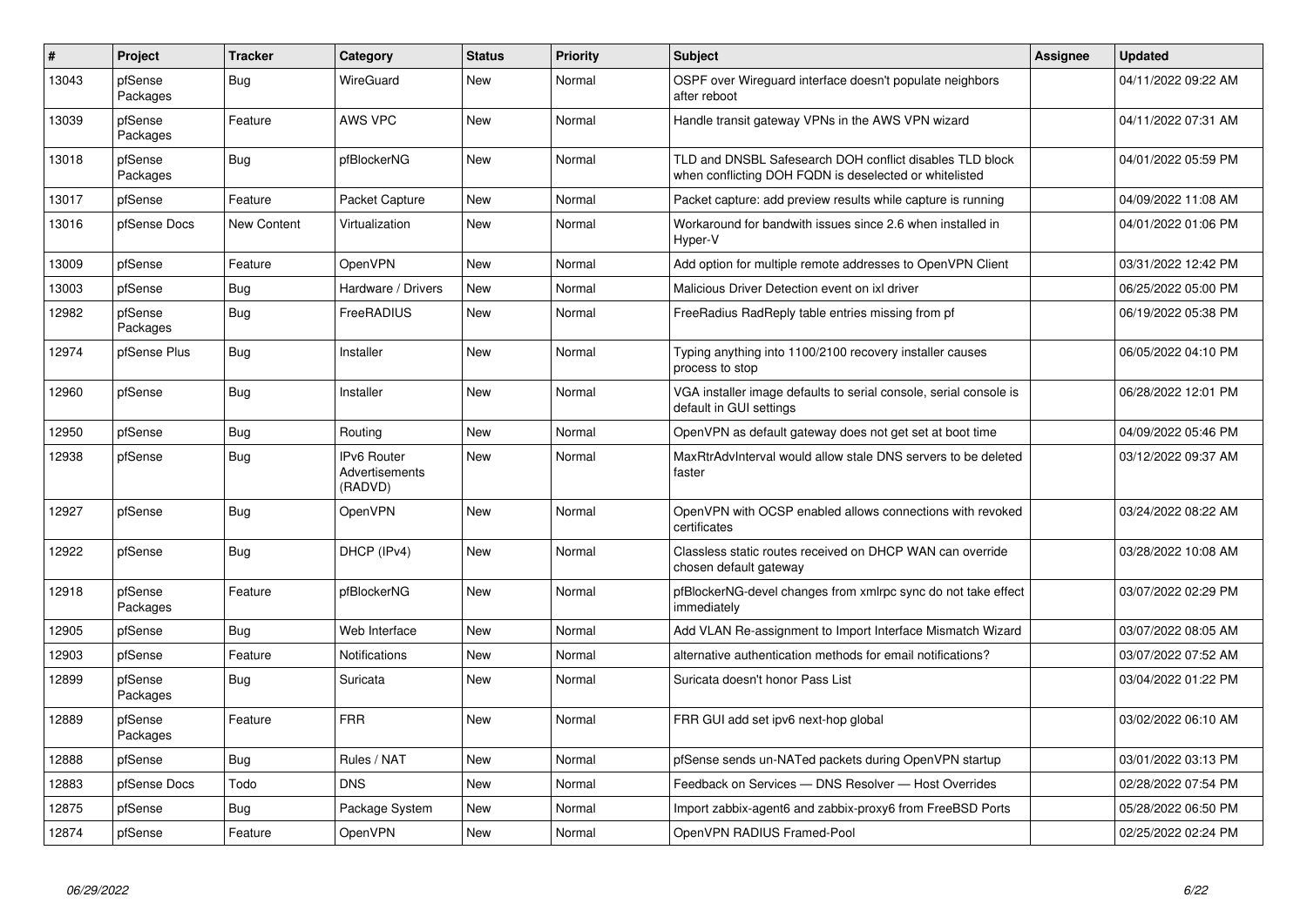| #     | Project             | <b>Tracker</b>   | Category               | <b>Status</b> | <b>Priority</b> | <b>Subject</b>                                                                                                                         | Assignee | <b>Updated</b>      |
|-------|---------------------|------------------|------------------------|---------------|-----------------|----------------------------------------------------------------------------------------------------------------------------------------|----------|---------------------|
| 12861 | pfSense Docs        | Correction       | Hardware               | <b>New</b>    | Normal          | pfSense hardware tuning guide references obsolete interface<br>loader variable & buffer limits                                         |          | 02/23/2022 05:31 PM |
| 12860 | pfSense<br>Packages | Feature          | New Package<br>Request | <b>New</b>    | Normal          | add mmc-utils package to all images                                                                                                    |          | 02/24/2022 07:18 AM |
| 12859 | pfSense<br>Packages | Feature          | Zabbix                 | New           | Normal          | Add Zabbix 6.0 LTS (agent and proxy) packages                                                                                          |          | 02/23/2022 07:11 AM |
| 12857 | pfSense             | Bug              | Gateways               | New           | Normal          | Firewall gateway goes away when making changes to Bridge0<br>device                                                                    |          | 02/27/2022 11:20 AM |
| 12848 | pfSense             | Feature          | <b>Dynamic DNS</b>     | <b>New</b>    | Normal          | Evaluation of the DynDNS "Result Match" string                                                                                         |          | 02/22/2022 02:01 AM |
| 12845 | pfSense<br>Packages | Bug              | softflowd              | <b>New</b>    | Normal          | softflowd wrong vlan tag                                                                                                               |          | 02/21/2022 10:40 AM |
| 12828 | pfSense             | Bug              | <b>Wireless</b>        | <b>New</b>    | Normal          | pfSense keeps crashing (Fatal trap 12: page fault while in<br>kernel mode)                                                             |          | 02/21/2022 07:55 AM |
| 12823 | pfSense             | <b>Bug</b>       | DHCP (IPv6)            | New           | Normal          | Multiple DHCP6 WAN connections PPPoE interface 'defached'<br>status                                                                    |          | 02/18/2022 05:39 AM |
| 12822 | pfSense<br>Packages | <b>Bug</b>       | pfBlockerNG            | New           | Normal          | IPv4 Source ASN format not working                                                                                                     |          | 02/18/2022 10:47 AM |
| 12812 | pfSense<br>Packages | Feature          | arpwatch               | New           | Normal          | Would it be helpful if the FreeBSD net-mgmt/arpwatch port had<br>an option to use mail/dma for mail delivery?                          |          | 02/16/2022 06:09 PM |
| 12806 | pfSense<br>Packages | Todo             | node exporter          | <b>New</b>    | Normal          | Update node_exporter to 1.3.1                                                                                                          |          | 02/15/2022 05:26 PM |
| 12797 | pfSense             | Bug              | UPnP/NAT-PMP           | New           | Normal          | UPnP+STUN forms invalid outbound NAT rules using the<br>external address discovered from STUN                                          |          | 02/15/2022 01:01 PM |
| 12791 | pfSense Docs        | New Content      | <b>Diagnostics</b>     | New           | Normal          | Diagnostic Information for Support (pfSense)                                                                                           |          | 02/13/2022 08:49 PM |
| 12787 | pfSense Docs        | Todo             | <b>IPsec</b>           | New           | Normal          | Feedback on pfSense Configuration Recipes - Routing<br>Internet Traffic Through a Site-to-Site IPsec Tunnel                            |          | 02/11/2022 11:28 PM |
| 12774 | pfSense             | Bug              | Backup / Restore       | <b>New</b>    | Normal          | Picture widget image is not saved in backup                                                                                            |          | 04/04/2022 04:48 AM |
| 12768 | pfSense             | Feature          | Upgrade                | New           | Normal          | pfSense-repo: Make sure default config file exists                                                                                     |          | 06/28/2022 12:01 PM |
| 12767 | pfSense<br>Packages | Bug              | Avahi                  | New           | Normal          | 'Package radavahi-daemon does does not exist in current<br>pfSense version and it has been removed"" message on<br>pfSense 2.7 restore |          | 02/07/2022 11:28 AM |
| 12764 | pfSense             | <b>Bug</b>       | Gateways               | New           | Normal          | VTI gateway status is pending after assigning the VTI interface                                                                        |          | 02/07/2022 05:41 AM |
| 12751 | pfSense<br>Packages | <sub>I</sub> Bug | <b>FRR</b>             | New           | Normal          | Improve FRR route restoration after gateway events                                                                                     |          | 02/06/2022 11:07 PM |
| 12748 | pfSense<br>Packages | Feature          | Suricata               | New           | Normal          | Suricata blocked page timestamp breakout to it's own sortable<br>column                                                                |          | 02/01/2022 12:06 PM |
| 12747 | pfSense             | <b>Bug</b>       | Logging                | New           | Normal          | System log is filled by sshguard                                                                                                       |          | 05/03/2022 03:08 AM |
| 12737 | pfSense             | <b>Bug</b>       | Certificates           | New           | Normal          | CApath is not defined by default in curl                                                                                               |          | 06/28/2022 12:01 PM |
| 12730 | pfSense             | Bug              | Captive Portal         | New           | Normal          | RADIUS accounting does not work if WAN is down                                                                                         |          | 01/26/2022 05:13 AM |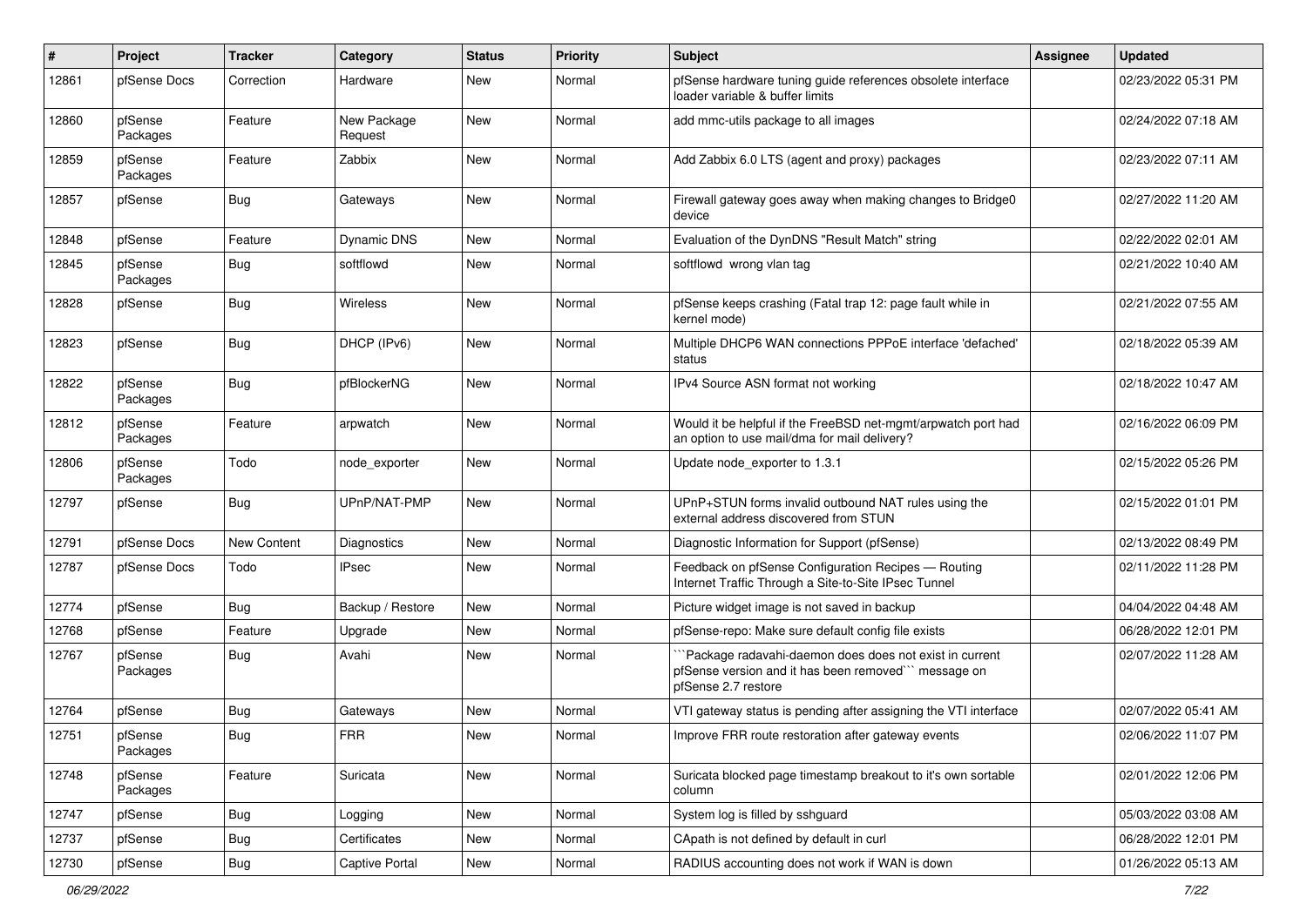| $\vert$ # | Project             | <b>Tracker</b> | Category               | <b>Status</b> | Priority | <b>Subject</b>                                                                                                            | <b>Assignee</b> | <b>Updated</b>      |
|-----------|---------------------|----------------|------------------------|---------------|----------|---------------------------------------------------------------------------------------------------------------------------|-----------------|---------------------|
| 12726     | pfSense             | Bug            | Authentication         | New           | Normal   | LDAP select container button auto populate                                                                                |                 | 01/25/2022 01:48 PM |
| 12717     | pfSense<br>Packages | Todo           | Squid                  | <b>New</b>    | Normal   | Squid 5.x Branch                                                                                                          |                 | 01/25/2022 06:24 PM |
| 12711     | pfSense<br>Packages | Feature        | Telegraf               | <b>New</b>    | Normal   | Add InfluxDB V2 support                                                                                                   |                 | 01/21/2022 02:54 AM |
| 12708     | pfSense             | <b>Bug</b>     | Aliases / Tables       | <b>New</b>    | Normal   | alias with non resolving DNS entry breaks underlying pf table                                                             |                 | 02/20/2022 06:13 PM |
| 12679     | pfSense             | Feature        | Interfaces             | <b>New</b>    | Normal   | Remind user to update DHCPv6 range when changing interface<br>IPv6 prefix                                                 |                 | 01/12/2022 07:36 AM |
| 12676     | pfSense             | Feature        | Rules / NAT            | New           | Normal   | Add the Tagged option on the Port Forward rules edit page                                                                 |                 | 01/11/2022 05:52 AM |
| 12667     | pfSense<br>Packages | Bug            | WireGuard              | <b>New</b>    | Normal   | Firewall Crashed After Upgrading Wireguard                                                                                |                 | 01/07/2022 09:18 AM |
| 12665     | pfSense             | Feature        | Rules / NAT            | <b>New</b>    | Normal   | Ability to add custom pf rules from the GUI                                                                               |                 | 01/07/2022 09:30 AM |
| 12659     | pfSense Docs        | Todo           | Hardware               | New           | Normal   | Feedback on Hardware - Hardware Tuning and<br>Troubleshooting - Flow Control for ix                                       |                 | 01/16/2022 10:22 AM |
| 12658     | pfSense<br>Packages | Feature        | darkstat               | <b>New</b>    | Normal   | Adding prometheus metrics to darkstat                                                                                     |                 | 05/27/2022 09:44 PM |
| 12656     | pfSense<br>Packages | Feature        | New Package<br>Request | <b>New</b>    | Normal   | <b>NextDNS</b>                                                                                                            |                 | 01/31/2022 01:50 AM |
| 12655     | pfSense<br>Packages | Bug            | Telegraf               | <b>New</b>    | Normal   | telegraf, wireguard plugin failing                                                                                        |                 | 12/30/2021 05:51 PM |
| 12648     | pfSense             | Bug            | <b>Captive Portal</b>  | <b>New</b>    | Normal   | Undocumented variables 'listenporthttp' and 'listenporthttps'                                                             |                 | 12/28/2021 10:44 AM |
| 12625     | pfSense             | Feature        | Logging                | <b>New</b>    | Normal   | Granular logging options for default firewall rules.                                                                      |                 | 12/21/2021 06:39 PM |
| 12612     | pfSense             | Bug            | <b>DNS Resolver</b>    | <b>New</b>    | Normal   | DNS Resolver is restarted during every "rc.newwanip" event                                                                |                 | 06/28/2022 12:01 PM |
| 12602     | pfSense             | Feature        | <b>Dynamic DNS</b>     | <b>New</b>    | Normal   | DHCPv6 should allow DDNS Client updates for hosts                                                                         |                 | 12/15/2021 11:00 AM |
| 12600     | pfSense             | Feature        | Aliases / Tables       | <b>New</b>    | Normal   | allow custom mask for a network alias created from a FQDN                                                                 |                 | 12/15/2021 10:50 AM |
| 12597     | pfSense Docs        | New Content    | Hardware               | New           | Normal   | How to reset IPMI settings and password for Netgate<br>appliances                                                         |                 | 05/07/2022 12:33 PM |
| 12581     | pfSense             | Regression     | DHCP (IPv6)            | <b>New</b>    | Normal   | CARP IPv6 assigned address does not get advertised to<br>endpoints with RADV                                              |                 | 12/16/2021 02:34 PM |
| 12570     | pfSense Docs        | Correction     | General                | <b>New</b>    | Normal   | Active appliance list missing 6100                                                                                        |                 | 12/06/2021 11:41 AM |
| 12563     | pfSense             | <b>Bug</b>     | OpenVPN                | <b>New</b>    | Normal   | OpenVPN server doesn't support Framed-IPv6-Address<br><b>RADIUS attribute</b>                                             |                 | 12/03/2021 11:19 AM |
| 12553     | pfSense             | Feature        | Backup / Restore       | <b>New</b>    | Normal   | Auto Config Backup: Allow selecting multiple backups for<br>deletion                                                      |                 | 02/22/2022 04:27 AM |
| 12552     | pfSense             | <b>Bug</b>     | OpenVPN                | <b>New</b>    | Normal   | "Pull DNS" option within OpenVPN client does not cause<br>pfSense to use DNS servers assigned by remote OpenVPN<br>server |                 | 12/08/2021 08:45 AM |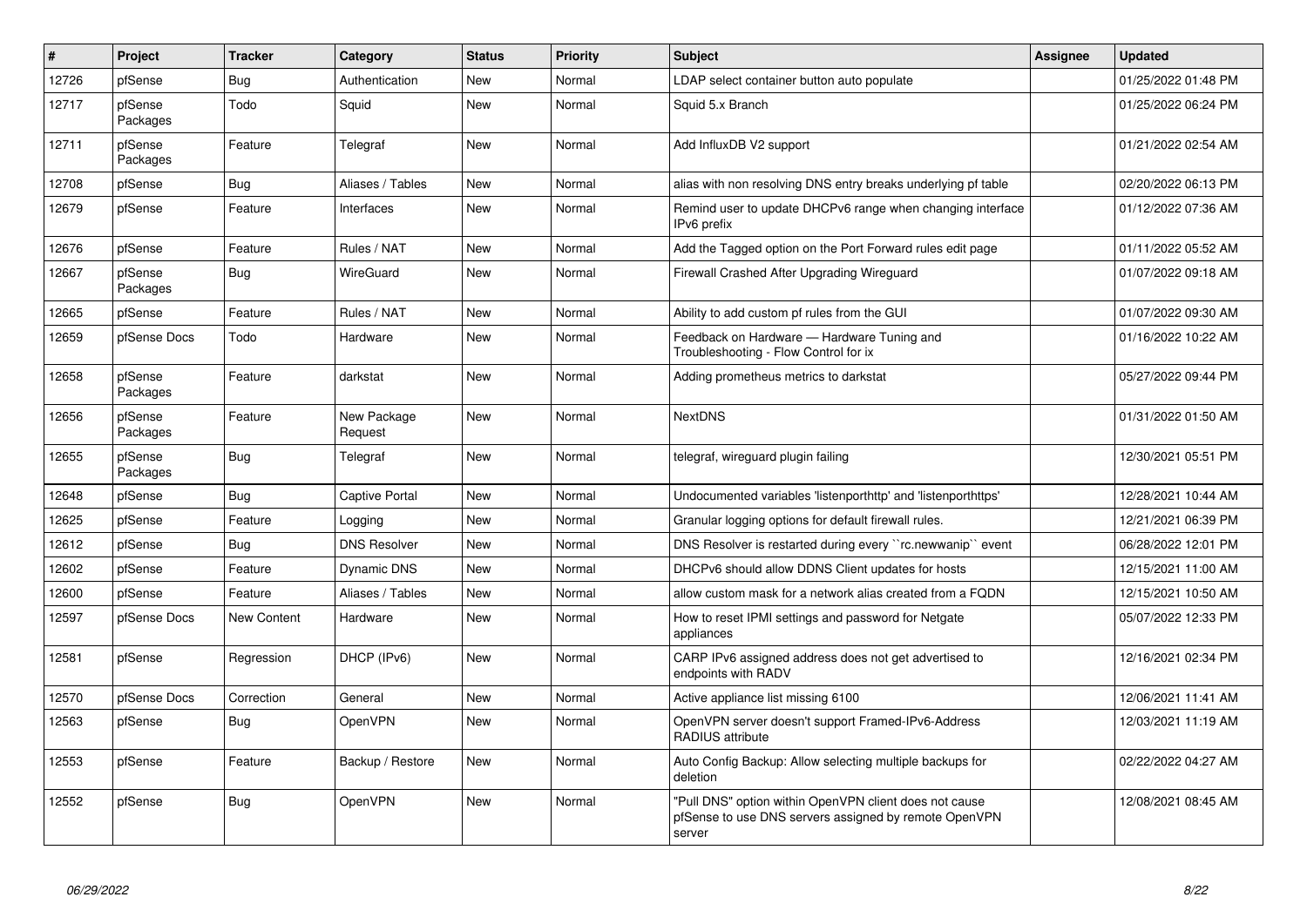| #     | Project             | <b>Tracker</b> | Category                 | <b>Status</b> | <b>Priority</b> | Subject                                                                                                                             | <b>Assignee</b> | <b>Updated</b>      |
|-------|---------------------|----------------|--------------------------|---------------|-----------------|-------------------------------------------------------------------------------------------------------------------------------------|-----------------|---------------------|
| 12546 | pfSense Plus        | Feature        | Authentication           | <b>New</b>    | Normal          | Add 2FA Support to pfSense Plus Local Database<br>Authentication                                                                    |                 | 06/25/2022 05:30 PM |
| 12542 | pfSense             | <b>Bug</b>     | Virtual IP Addresses     | <b>New</b>    | Normal          | Cannot assign a same IPv6 Link-Local address to different<br>interfaces                                                             |                 | 11/25/2021 01:41 AM |
| 12538 | pfSense<br>Packages | Bug            | PIMD                     | <b>New</b>    | Normal          | PIMD sub-interface bug                                                                                                              |                 | 11/20/2021 09:44 PM |
| 12535 | pfSense             | Documentation  | Routing                  | <b>New</b>    | Normal          | Negate Rules function does not match the description                                                                                |                 | 11/19/2021 02:03 PM |
| 12534 | pfSense Plus        | Feature        | Hardware / Drivers       | New           | Normal          | Generate a ISO Image for Remote Restore of pfSense Plus on<br>the XG-1537 and 1541 units with IPMI                                  |                 | 05/30/2022 10:28 AM |
| 12524 | pfSense Plus        | Feature        | <b>Operating System</b>  | New           | Normal          | OpenSSL QAT Engine                                                                                                                  |                 | 04/10/2022 02:54 AM |
| 12519 | pfSense             | <b>Bug</b>     | Authentication           | New           | Normal          | Fail authentication using special character in password via the<br>LDAP connector                                                   |                 | 11/12/2021 07:39 AM |
| 12509 | pfSense             | Bug            | OpenVPN                  | <b>New</b>    | Normal          | Deffered authentication does not work with auth-gen-token<br>external-auth or pusk "auth-token"                                     |                 | 11/08/2021 04:01 AM |
| 12508 | pfSense             | Bug            | <b>DHCP Relay</b>        | New           | Normal          | <b>DHCP Relay over VPN</b>                                                                                                          |                 | 11/06/2021 11:25 AM |
| 12504 | pfSense             | Bug            | Interfaces               | New           | Normal          | BCM57412 NetXtreme-E 10Gb RDMA Ethernet controller issue                                                                            |                 | 11/05/2021 04:51 AM |
| 12502 | pfSense<br>Packages | Feature        | syslog-ng                | New           | Normal          | Syslog-ng Configuration Library (scl) missing                                                                                       |                 | 11/02/2021 06:06 PM |
| 12491 | pfSense<br>Packages | Feature        | squidguard               | New           | Normal          | squidguard: allow multiple regex                                                                                                    |                 | 10/28/2021 03:30 PM |
| 12483 | pfSense             | Bug            | Configuration<br>Backend | New           | Normal          | GUI creates inconsistent config.xml                                                                                                 |                 | 10/23/2021 06:48 AM |
| 12473 | pfSense             | Feature        | <b>IPsec</b>             | New           | Normal          | Allow user adjustment of IPsec Keep Alive periodic checks                                                                           |                 | 12/22/2021 05:59 AM |
| 12467 | pfSense             | Bug            | <b>Captive Portal</b>    | <b>New</b>    | Normal          | CP error on client disconnect after reboot                                                                                          |                 | 10/17/2021 05:35 AM |
| 12465 | pfSense<br>Packages | Feature        | haproxy                  | New           | Normal          | Add forwardfor advanced usecases                                                                                                    |                 | 10/16/2021 07:35 PM |
| 12461 | pfSense Docs        | Todo           | Hardware                 | <b>New</b>    | Normal          | Improve macOS Serial Command Instructions                                                                                           |                 | 10/15/2021 03:47 PM |
| 12459 | pfSense             | Todo           | Virtual IP Addresses     | <b>New</b>    | Normal          | Add IP Alias subnet input validation                                                                                                |                 | 10/15/2021 09:35 AM |
| 12458 | pfSense             | Feature        | Authentication           | New           | Normal          | Use "unixHomeDirectory" instead of "homeDirectory" when<br>LDAP authentication server is Active Directory                           |                 | 10/15/2021 08:18 AM |
| 12451 | pfSense             | <b>Bug</b>     | Virtual IP Addresses     | <b>New</b>    | Normal          | deleteVIP() does not check RFC2136 Update Source                                                                                    |                 | 10/13/2021 10:06 AM |
| 12444 | pfSense<br>Packages | I Bug          | ntop                     | New           | Normal          | ntopng throws errors when viewing single host                                                                                       |                 | 10/11/2021 12:39 PM |
| 12436 | pfSense             | Bug            | PPPoE Server             | New           | Normal          | Pppoe server config gui does not allow setting of chap<br>authentication, and sets the network start address for allocation<br>to 0 |                 | 10/21/2021 08:15 AM |
| 12427 | pfSense<br>Packages | Todo           | haproxy                  | New           | Normal          | ha-proxy: action order in the GUI is not keeped in the resulting<br>ha-proxy configuration                                          |                 | 10/06/2021 07:02 AM |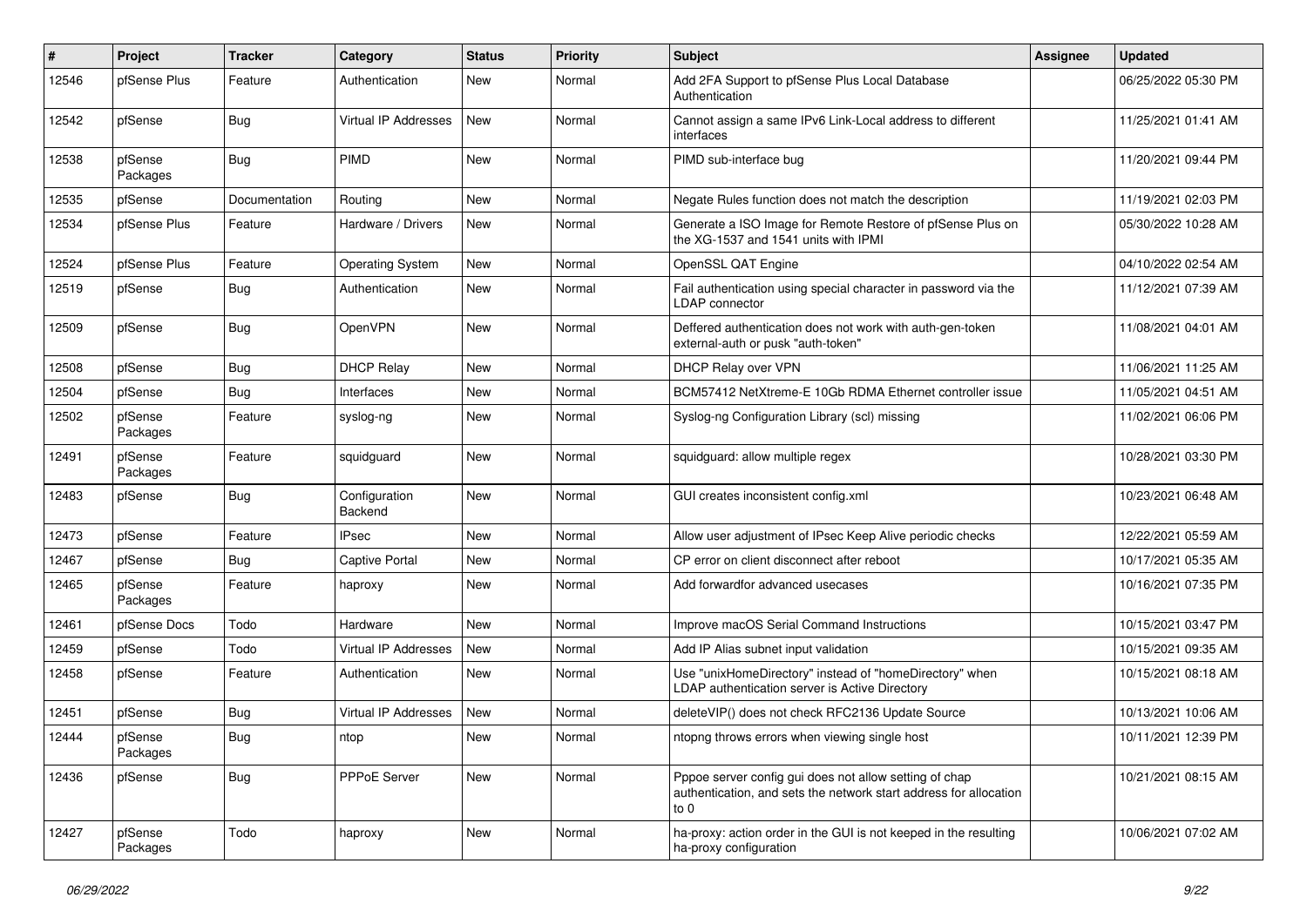| #     | Project             | <b>Tracker</b> | Category                 | <b>Status</b> | <b>Priority</b> | <b>Subject</b>                                                                                                  | <b>Assignee</b> | <b>Updated</b>      |
|-------|---------------------|----------------|--------------------------|---------------|-----------------|-----------------------------------------------------------------------------------------------------------------|-----------------|---------------------|
| 12421 | pfSense             | Bug            | Rules / NAT              | New           | Normal          | IPV6 limiter bug                                                                                                |                 | 10/02/2021 08:44 AM |
| 12411 | pfSense Docs        | Todo           | <b>High Availability</b> | New           | Normal          | Feedback on High Availability - pfSense XML-RPC Config<br><b>Sync Overview</b>                                  |                 | 09/29/2021 10:39 AM |
| 12402 | pfSense Docs        | Todo           | Configuration            | New           | Normal          | Feedback on Configuration - Advanced Configuration Options<br>- Notifications                                   |                 | 09/24/2021 12:46 AM |
| 12401 | pfSense             | Bug            | <b>Traffic Graphs</b>    | New           | Normal          | Traffic graphs with untagged and tagged VLAN on same<br>interface                                               |                 | 09/23/2021 09:18 PM |
| 12400 | pfSense Docs        | Correction     | <b>NAT</b>               | <b>New</b>    | Normal          | NAT 1:1 documentation - multi-wan information                                                                   |                 | 03/13/2022 12:53 PM |
| 12395 | pfSense Docs        | Todo           | Packages                 | New           | Normal          | Feedback on Packages - FRR Package - Border Gateway<br>Protocol - BGP Required Information                      |                 | 09/21/2021 04:32 PM |
| 12382 | pfSense             | Regression     | OpenVPN                  | New           | Normal          | Certificate Depth checking creates OpenVPN micro-outages<br>every time a user authenticates after 2.5.2 upgrade |                 | 01/17/2022 04:17 AM |
| 12367 | pfSense             | Todo           | Installer                | <b>New</b>    | Normal          | ZFS: Do not show memstick disk on target list                                                                   |                 | 09/13/2021 07:37 AM |
| 12358 | pfSense<br>Packages | Feature        | pfBlockerNG              | New           | Normal          | IP List Copy/Import/Export                                                                                      |                 | 09/09/2021 01:56 PM |
| 12357 | pfSense             | Bug            | <b>Captive Portal</b>    | New           | Normal          | Captive Portal popup Logout button loads full login page in<br>popup when clicked                               |                 | 10/27/2021 12:10 PM |
| 12338 | pfSense<br>Packages | Bug            | <b>RRD Summary</b>       | New           | Normal          | RRD Summary does not report data on 3100                                                                        |                 | 04/15/2022 02:54 PM |
| 12329 | pfSense<br>Packages | Feature        | Avahi                    | New           | Normal          | Add optional floating firewall rules for IPv4 and IPv6                                                          |                 | 02/09/2022 04:43 PM |
| 12308 | pfSense<br>Packages | Feature        | New Package<br>Request   | <b>New</b>    | Normal          | Dynamicaly Update Firewall Aliases from OpenVPN LDAP<br>Group membership of the connected user                  |                 | 08/27/2021 12:51 AM |
| 12300 | pfSense             | Feature        | Hardware / Drivers       | New           | Normal          | Add Aquantia Atlantic driver to pfsense                                                                         |                 | 09/14/2021 06:49 AM |
| 12286 | pfSense<br>Packages | Bug            | FreeRADIUS               | New           | Normal          | Add support for ntlm_auth in LDAP                                                                               |                 | 08/20/2021 08:27 AM |
| 12283 | pfSense             | <b>Bug</b>     | Authentication           | New           | Normal          | LDAP/RADIUS authentication servers configuration does not<br>allow source IP address to be specified            |                 | 08/20/2021 01:15 AM |
| 12268 | pfSense Docs        | Todo           | <b>Firewall Rules</b>    | New           | Normal          | Feedback on Firewall - Aliases                                                                                  |                 | 08/17/2021 12:55 AM |
| 12260 | pfSense<br>Packages | Bug            | ntop                     | New           | Normal          | Update popup and version missmatch?                                                                             |                 | 01/08/2022 05:53 AM |
| 12259 | pfSense             | Bug            | Operating System         | New           | Normal          | Intel em NICs Suffering Performance Degradation on<br>FreeBSD12                                                 |                 | 02/25/2022 09:28 PM |
| 12249 | pfSense             | Bug            | Backup / Restore         | New           | Normal          | HAProxy causing failed ACB backups                                                                              |                 | 11/15/2021 11:58 PM |
| 12243 | pfSense             | Todo           | Package System           | New           | Normal          | Implement "plugin interfaces()"                                                                                 |                 | 02/07/2022 03:50 AM |
| 12237 | pfSense Docs        | Todo           | Hardware                 | New           | Normal          | Feedback on Hardware - Hardware Tuning and<br>Troubleshooting                                                   |                 | 08/10/2021 03:13 AM |
| 12190 | pfSense             | Feature        | Rules / NAT              | New           | Normal          | Add ability to reference ipv6 prefix in firewall rules and aliases                                              |                 | 08/05/2021 01:47 PM |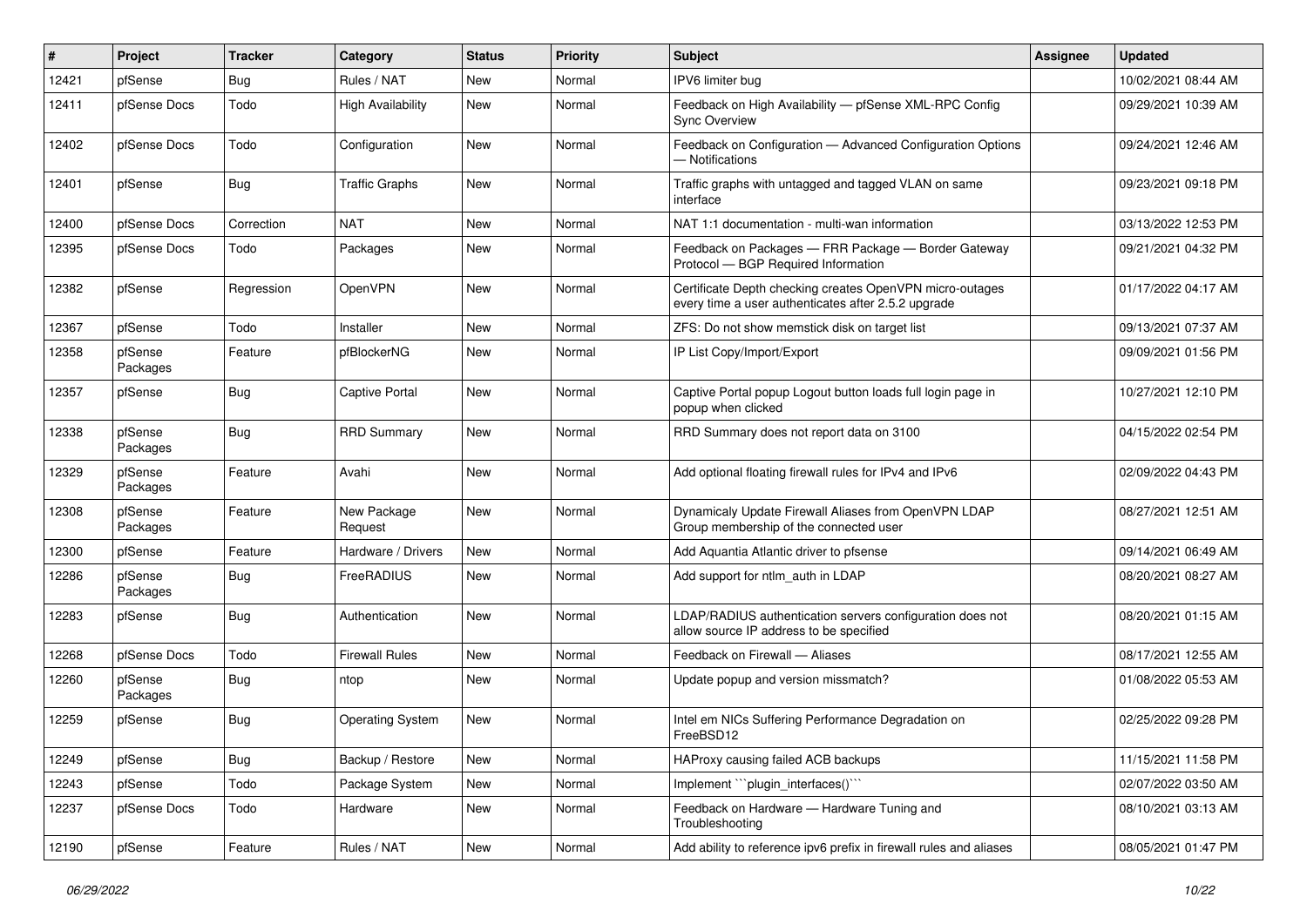| $\vert$ # | Project             | <b>Tracker</b> | Category                 | <b>Status</b> | Priority | <b>Subject</b>                                                                                | Assignee | <b>Updated</b>      |
|-----------|---------------------|----------------|--------------------------|---------------|----------|-----------------------------------------------------------------------------------------------|----------|---------------------|
| 12188     | pfSense<br>Packages | Bug            | OpenVPN Client<br>Export | New           | Normal   | client export breaks multi remote configurations                                              |          | 10/02/2021 05:58 PM |
| 12179     | pfSense<br>Packages | Feature        | qemu-guest-agent         | <b>New</b>    | Normal   | QEMU package                                                                                  |          | 07/30/2021 08:02 AM |
| 12162     | pfSense Docs        | Todo           | Products                 | <b>New</b>    | Normal   | Add "usb reset" as possible solution for non-booting flash drives<br>on the SG-1100           |          | 10/07/2021 02:19 PM |
| 12139     | pfSense             | Feature        | <b>DNS Forwarder</b>     | New           | Normal   | Add support in for specifying a DNSMASQ configuration file                                    |          | 07/16/2021 09:45 PM |
| 12130     | pfSense<br>Packages | <b>Bug</b>     | Zeek                     | New           | Normal   | Zeek fails to start                                                                           |          | 07/15/2021 02:00 AM |
| 12126     | pfSense<br>Packages | Bug            | FreeRADIUS               | New           | Normal   | freeradius3 0.15.7 31                                                                         |          | 10/11/2021 08:21 AM |
| 12122     | pfSense             | Bug            | Web Interface            | <b>New</b>    | Normal   | Perform greedy actions asychronously                                                          |          | 07/10/2021 01:10 PM |
| 12121     | pfSense             | Feature        | OpenVPN                  | <b>New</b>    | Normal   | Wider "local network(s)" fields in OpenVPN server configuration                               |          | 07/19/2021 07:37 AM |
| 12120     | pfSense             | Feature        | <b>DHCP Relay</b>        | <b>New</b>    | Normal   | Permit several sets of destination DHCP servers in DHCP relav                                 |          | 07/11/2021 05:41 PM |
| 12098     | pfSense Docs        | Correction     | Configuration            | New           | Normal   | Feedback on pfSense Configuration Recipes - Accessing a<br>CPE/Modem from Inside the Firewall |          | 07/02/2021 02:30 AM |
| 12097     | pfSense<br>Packages | Feature        | pfBlockerNG              | New           | Normal   | Add dnsbl and geoip logs to system log                                                        |          | 07/06/2021 01:25 PM |
| 12095     | pfSense             | Bug            | Authentication           | New           | Normal   | Memory leak in pcscd                                                                          |          | 06/01/2022 01:01 PM |
| 12091     | pfSense             | Feature        | Authentication           | New           | Normal   | RFE: Add support for sssd authentication                                                      |          | 12/10/2021 04:55 PM |
| 12084     | pfSense<br>Packages | Bug            | <b>FRR</b>               | New           | Normal   | libfrr.so.0 error on SG-1100                                                                  |          | 06/26/2021 08:22 AM |
| 12077     | pfSense             | Feature        | Gateways                 | New           | Normal   | Allow stick-connections per gateway group                                                     |          | 06/24/2021 08:45 AM |
| 12063     | pfSense Docs        | Todo           | <b>Dynamic DNS</b>       | <b>New</b>    | Normal   | Feedback on Services - Dynamic DNS - Configuring RFC<br>2136 Dynamic DNS updates              |          | 06/18/2021 06:24 PM |
| 12056     | pfSense             | Bug            | Logging                  | <b>New</b>    | Normal   | Filterlog says "Unknown Option %u"                                                            |          | 06/18/2021 05:51 AM |
| 12033     | pfSense<br>Packages | Bug            | pfBlockerNG              | <b>New</b>    | Normal   | maxmindb and sqlite3 modules not found                                                        |          | 10/01/2021 04:42 AM |
| 12009     | pfSense<br>Packages | <b>Bug</b>     | Zabbix                   | New           | Normal   | Zabbix Agent starts twice by /etc/rc.start_packages                                           |          | 06/08/2021 01:35 AM |
| 11974     | pfSense             | Feature        | <b>XMLRPC</b>            | <b>New</b>    | Normal   | XMLRPC synchronization for igmmproxy settings                                                 |          | 05/29/2021 03:58 PM |
| 11970     | pfSense<br>Packages | Bug            | Coreboot                 | <b>New</b>    | Normal   | Netgate Firmware Upgrade Doesn't Work on XG-2758                                              |          | 04/21/2022 12:39 PM |
| 11963     | pfSense<br>Packages | Feature        | <b>FRR</b>               | <b>New</b>    | Normal   | Dynamically change OSPF interface costs on selected<br>interfaces on CARP event               |          | 05/26/2021 04:13 AM |
| 11956     | pfSense             | Feature        | Web Interface            | New           | Normal   | "add" button in the top of pages with many user-added items                                   |          | 07/10/2021 01:01 PM |
| 11954     | pfSense             | Feature        | <b>IGMP Proxy</b>        | New           | Normal   | Multicast limits                                                                              |          | 05/25/2021 12:36 AM |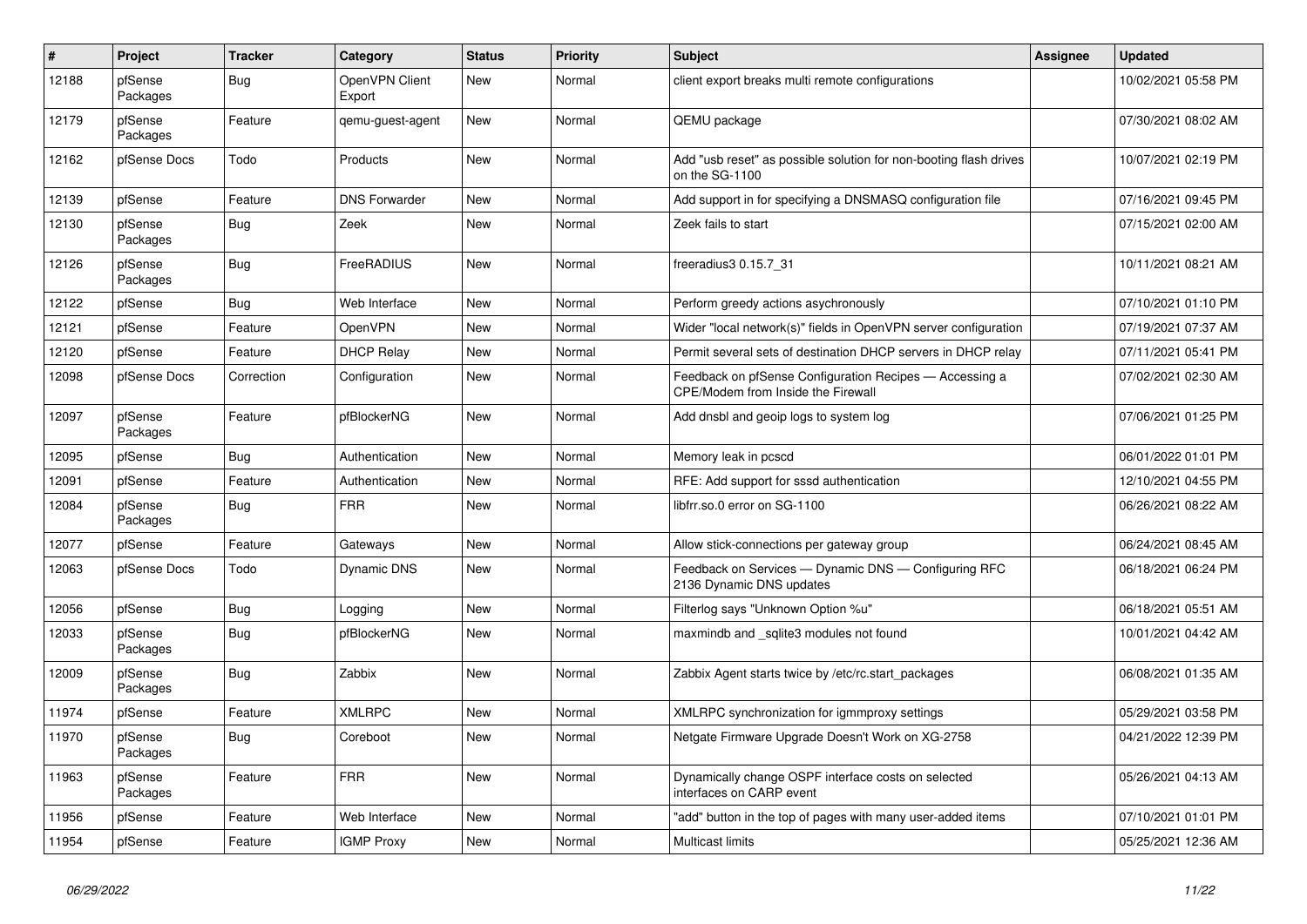| #     | Project             | <b>Tracker</b> | Category               | <b>Status</b> | <b>Priority</b> | <b>Subject</b>                                                                                           | Assignee | <b>Updated</b>      |
|-------|---------------------|----------------|------------------------|---------------|-----------------|----------------------------------------------------------------------------------------------------------|----------|---------------------|
| 11953 | pfSense             | <b>Bug</b>     | <b>IGMP Proxy</b>      | <b>New</b>    | Normal          | XG-1541 crashes when igmpproxy is enabled and network<br>interfaces status change                        |          | 05/24/2021 04:55 PM |
| 11944 | pfSense Docs        | Todo           | Packages               | <b>New</b>    | Normal          | Feedback on Packages - FRR Package - Bidirectional<br>Forwarding Detection                               |          | 05/21/2021 12:57 AM |
| 11931 | pfSense<br>Packages | Feature        | <b>ACME</b>            | <b>New</b>    | Normal          | Add support for validating a domain's ownership via Google<br>Cloud Cloud DNS                            |          | 02/15/2022 03:18 AM |
| 11925 | pfSense             | Bug            | OpenVPN                | <b>New</b>    | Normal          | Calling-Station-Id always set to WAN IP                                                                  |          | 05/14/2021 09:27 AM |
| 11920 | pfSense Plus        | Feature        | Authentication         | <b>New</b>    | Normal          | SAML Authentication for pfSense (VPN and webConfigurator)                                                |          | 05/14/2021 12:56 AM |
| 11898 | pfSense<br>Packages | Bug            | apcupsd                | New           | Normal          | PHP error from apcupsd dashboard widget                                                                  |          | 05/07/2021 09:12 AM |
| 11890 | pfSense<br>Packages | Feature        | New Package<br>Request | <b>New</b>    | Normal          | Browser-based "clientless" VPN                                                                           |          | 05/05/2021 07:26 AM |
| 11876 | pfSense             | Feature        | Hardware / Drivers     | <b>New</b>    | Normal          | OpenSSL does not use QAT acceleration on pfSense Plus<br>21.02-RELEASE-p1 or 21.05-DEVELOPMENT           |          | 05/03/2021 08:02 AM |
| 11872 | pfSense             | Bug            | Interfaces             | <b>New</b>    | Normal          | gif interfaces reporting incorrect traffic counters                                                      |          | 12/30/2021 04:00 AM |
| 11871 | pfSense Docs        | Correction     | Products               | <b>New</b>    | Normal          | SG-2100 must be manually power cycled after installation                                                 |          | 10/07/2021 02:19 PM |
| 11856 | pfSense             | Feature        | Diagnostics            | New           | Normal          | Replace/add Alias or DNS names for known LAN addresses in<br>the State table                             |          | 04/27/2021 08:01 AM |
| 11848 | pfSense<br>Packages | Bug            | Squid                  | <b>New</b>    | Normal          | Issue with squid cache download speed                                                                    |          | 04/23/2021 09:30 PM |
| 11841 | pfSense<br>Packages | Bug            | <b>FRR</b>             | New           | Normal          | FRR access lists default bahavior changed to permit by default                                           |          | 04/22/2021 09:52 AM |
| 11835 | pfSense<br>Packages | Bug            | <b>FRR</b>             | <b>New</b>    | Normal          | FRR OSPF redistributed connected routes disappearing                                                     |          | 04/22/2021 07:11 AM |
| 11827 | pfSense<br>Packages | Feature        | <b>ACME</b>            | <b>New</b>    | Normal          | Please include acme deploy folder/scripts                                                                |          | 03/06/2022 04:31 AM |
| 11826 | pfSense<br>Packages | Feature        | <b>ACME</b>            | New           | Normal          | Preserve acme SAN Method parameters for new cert creations                                               |          | 04/20/2021 02:02 PM |
| 11823 | pfSense<br>Packages | Feature        | <b>FRR</b>             | <b>New</b>    | Normal          | Route handling enhancements                                                                              |          | 04/19/2021 06:23 PM |
| 11802 | pfSense<br>Packages | Bug            | FreeRADIUS             | <b>New</b>    | Normal          | FreeRADIUS sync                                                                                          |          | 05/10/2021 04:18 AM |
| 11786 | pfSense             | Bug            | Services               | New           | Normal          | SSH incomplete setup and startup fail while recovering XML<br>backup in a fresh install of pfSense 2.5.0 |          | 04/17/2021 01:36 PM |
| 11784 | pfSense<br>Packages | Feature        | squidguard             | New           | Normal          | squidguard auto update blacklist option                                                                  |          | 04/06/2021 01:53 AM |
| 11778 | pfSense             | Bug            | OpenVPN                | New           | Normal          | OpenVPN uses 100% CPU after experiencing packet loss                                                     |          | 02/28/2022 07:38 AM |
| 11772 | pfSense Plus        | Feature        | Multi-WAN              | New           | Normal          | Layer 2 Tunnel Bonding Capability                                                                        |          | 06/05/2021 03:27 PM |
| 11770 | pfSense Plus        | <b>Bug</b>     | Hardware / Drivers     | New           | Normal          | Pantech UML295 USB Modem No Longer Functional                                                            |          | 04/01/2021 11:28 AM |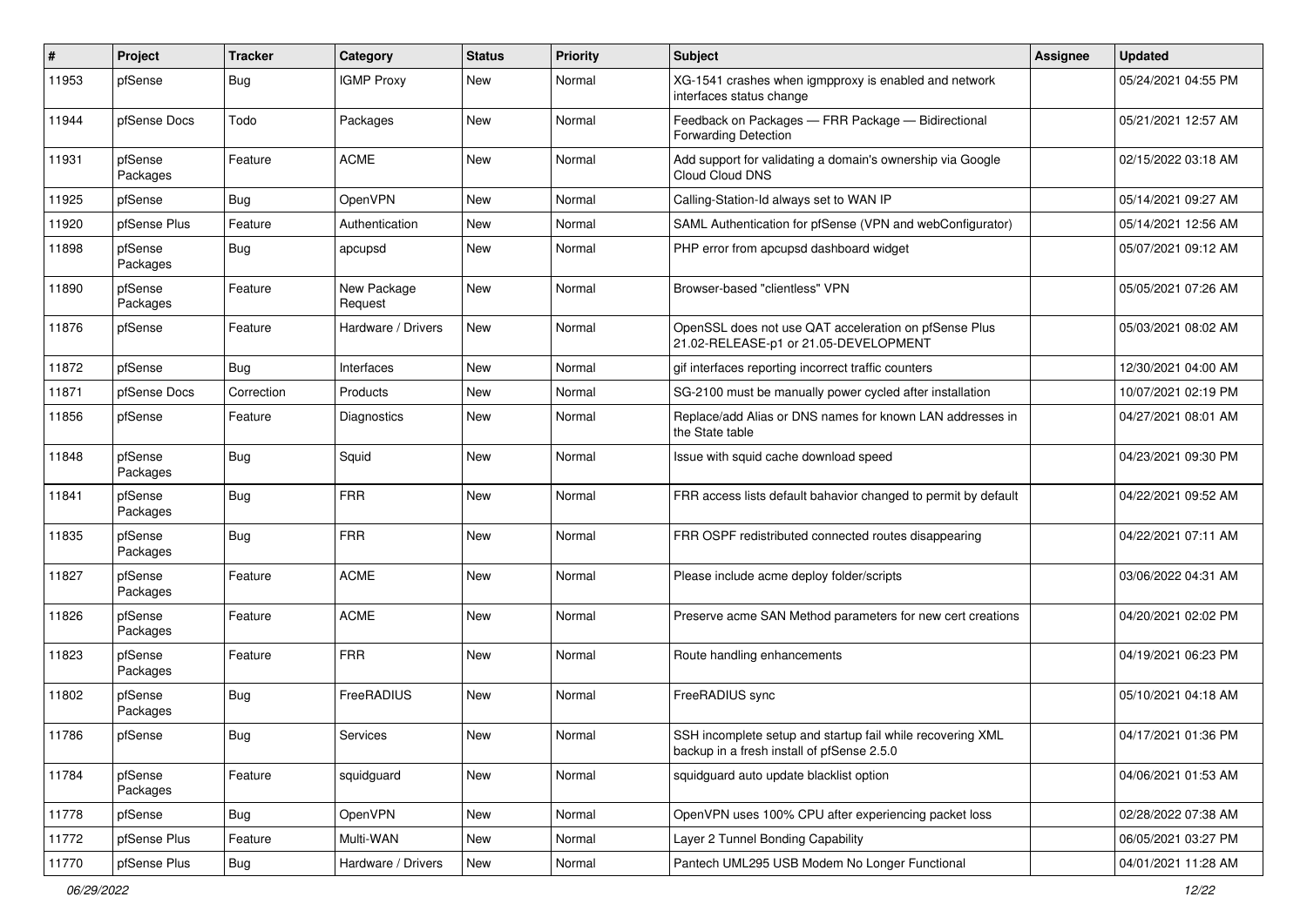| ∦     | Project             | <b>Tracker</b> | Category                 | <b>Status</b> | <b>Priority</b> | <b>Subject</b>                                                                                                                                                                                     | <b>Assignee</b> | <b>Updated</b>      |
|-------|---------------------|----------------|--------------------------|---------------|-----------------|----------------------------------------------------------------------------------------------------------------------------------------------------------------------------------------------------|-----------------|---------------------|
| 11763 | pfSense<br>Packages | <b>Bug</b>     | Status Monitoring        | New           | Normal          | Traffic graphs refresh issue                                                                                                                                                                       |                 | 05/03/2021 09:44 AM |
| 11761 | pfSense             | Bug            | L <sub>2</sub> TP        | New           | Normal          | L2TP/IPsec VPN : PPP LCP negotiation occurs before user<br>authentication                                                                                                                          |                 | 03/31/2021 04:52 AM |
| 11759 | pfSense             | Bug            | Dashboard                | <b>New</b>    | Normal          | Traffic graphs on dashboard double upload on pppoe links                                                                                                                                           |                 | 12/30/2021 04:00 AM |
| 11757 | pfSense             | Feature        | XMLRPC                   | New           | Normal          | Allow XMLRPC sync to bypass default auth server in favor of<br>local database                                                                                                                      |                 | 03/30/2021 03:18 PM |
| 11749 | pfSense<br>Packages | Feature        | pfBlockerNG              | New           | Normal          | Option to disable NAT rule creation                                                                                                                                                                |                 | 04/06/2021 11:45 PM |
| 11742 | pfSense<br>Packages | Bug            | Suricata                 | New           | Normal          | Blocking / Unblocking is not working correctly.                                                                                                                                                    |                 | 09/01/2021 11:08 AM |
| 11739 | pfSense Docs        | New Content    | <b>High Availability</b> | New           | Normal          | Manual Outbound NAT rules in HA setup                                                                                                                                                              |                 | 07/09/2021 08:26 AM |
| 11732 | pfSense Plus        | Feature        | Hardware / Drivers       | New           | Normal          | Add VXLAN Support to pfSense Plus                                                                                                                                                                  |                 | 03/15/2022 02:35 AM |
| 11731 | pfSense             | <b>Bug</b>     | Hardware / Drivers       | New           | Normal          | Missing support for Realtek USB NICs                                                                                                                                                               |                 | 03/30/2021 04:32 AM |
| 11730 | pfSense             | Bug            | Web Interface            | New           | Normal          | Improve visibility of option selections in dark themes                                                                                                                                             |                 | 03/25/2021 09:38 PM |
| 11724 | pfSense             | Bug            | Package System           | New           | Normal          | Packages unexpectedly removed when changing update<br>branches                                                                                                                                     |                 | 03/29/2021 08:09 AM |
| 11717 | pfSense             | Bug            | Rules / NAT              | New           | Normal          | Incorrect port forwarding rules if Destination port alias is not<br>equal to Redirect target port alias                                                                                            |                 | 03/22/2021 06:06 AM |
| 11715 | pfSense             | Bug            | OpenVPN                  | New           | Normal          | OpenVPN MTU                                                                                                                                                                                        |                 | 03/22/2021 01:35 AM |
| 11714 | pfSense Docs        | New Content    | <b>High Availability</b> | New           | Normal          | Feedback on Troubleshooting - Troubleshooting High<br>Availability DHCP Failover                                                                                                                   |                 | 03/21/2021 05:58 PM |
| 11703 | pfSense<br>Packages | Feature        | <b>FRR</b>               | New           | Normal          | add Krill and Routinator support BGP RPKI                                                                                                                                                          |                 | 03/18/2021 07:47 PM |
| 11666 | pfSense             | Bug            | Logging                  | New           | Normal          | GUI Firewall log search not parsing filter.log beyond hard coded<br>limit                                                                                                                          |                 | 03/12/2021 11:38 AM |
| 11657 | pfSense             | Bug            | Interfaces               | New           | Normal          | netmap ring reinit error                                                                                                                                                                           |                 | 03/18/2021 10:32 PM |
| 11648 | pfSense Docs        | Todo           | Packages                 | New           | Normal          | Feedback on Packages - AWS VPC Wizard - pfSense Plus<br><b>Configuration Details</b>                                                                                                               |                 | 03/10/2021 06:30 AM |
| 11641 | pfSense             | Bug            | Interfaces               | New           | Normal          | On xn based interfaces without the VLANMTU flag the first<br>VLAN tag defined does not follow the parent interface MTU<br>settings. All subsequent VLAN tags follow the parent interface's<br>MTU. |                 | 03/09/2021 06:42 PM |
| 11634 | pfSense<br>Packages | Regression     | <b>BIND</b>              | New           | Normal          | bind hangs when pfsense is reconnecting as an openvpn client<br>to a TUN openvpn server                                                                                                            |                 | 03/14/2021 07:23 AM |
| 11625 | pfSense             | Feature        | OpenVPN                  | New           | Normal          | Cisco-AVPair aliases support                                                                                                                                                                       |                 | 03/05/2021 12:35 AM |
| 11622 | pfSense Docs        | Todo           | <b>IPsec</b>             | New           | Normal          | Update pfSense VPC VPN Configuration Wizard docs                                                                                                                                                   |                 | 03/04/2021 09:36 AM |
| 11619 | pfSense             | <b>Bug</b>     | Upgrade                  | New           | Normal          | Unable to upgrade 2.4.4-p3 to 2.5/21.02-p1                                                                                                                                                         |                 | 08/15/2021 10:00 AM |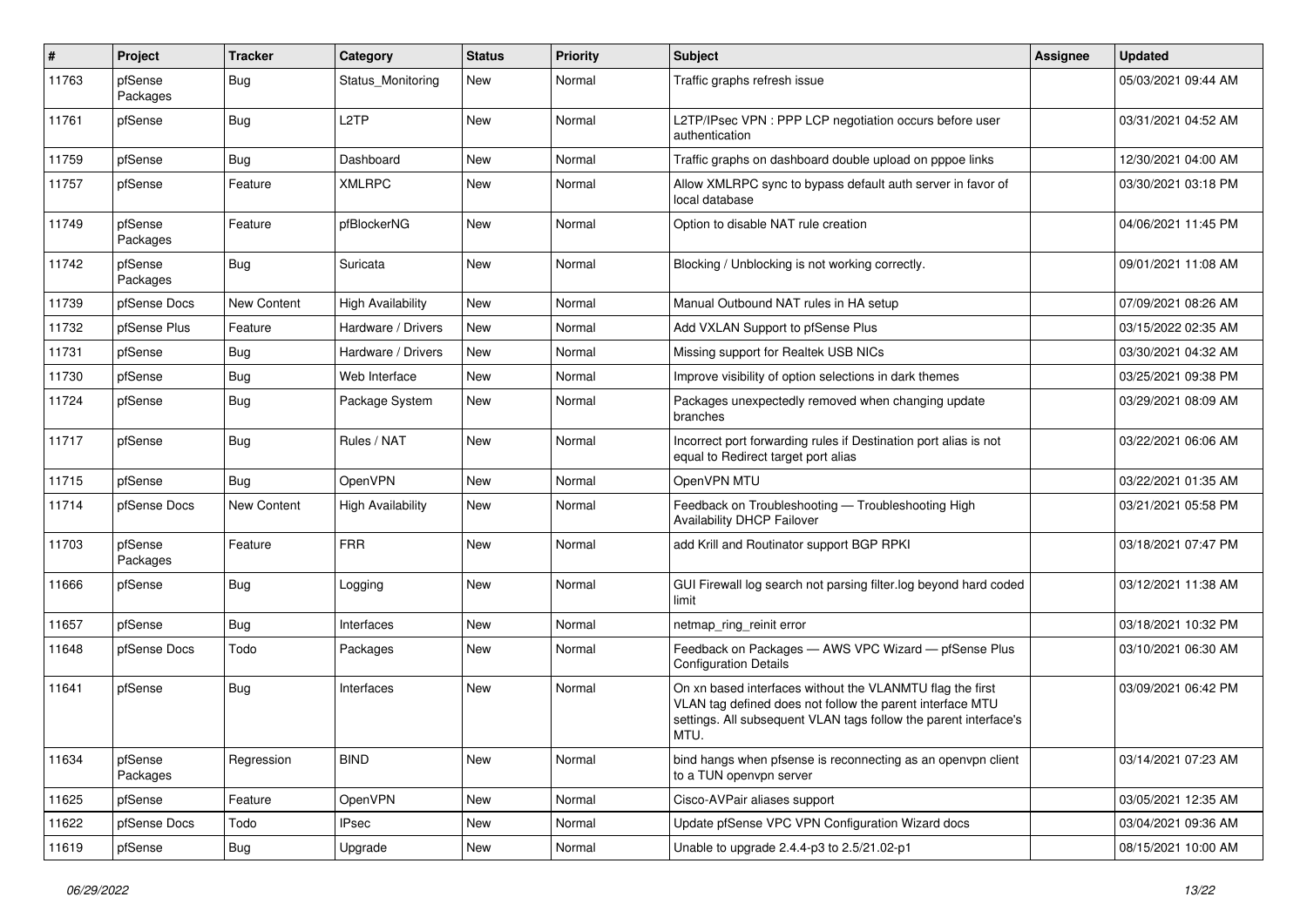| #     | Project             | <b>Tracker</b> | Category               | <b>Status</b> | <b>Priority</b> | <b>Subject</b>                                                                                                 | Assignee | <b>Updated</b>      |
|-------|---------------------|----------------|------------------------|---------------|-----------------|----------------------------------------------------------------------------------------------------------------|----------|---------------------|
| 11610 | pfSense<br>Packages | <b>Bug</b>     | <b>NET-SNMP</b>        | <b>New</b>    | Normal          | NET-SNMP is not setting the correct permissions on AgentX                                                      |          | 06/28/2021 07:54 AM |
| 11608 | pfSense Docs        | New Content    | Products               | <b>New</b>    | Normal          | Interfaces order of XG-7100 Quad-Port 10GbE Fiber SFP+<br><b>Installation Kit</b>                              |          | 03/03/2021 07:14 AM |
| 11604 | pfSense             | Feature        | <b>WireGuard</b>       | <b>New</b>    | Normal          | WireGuard Dynamic Listen Port Randomization                                                                    |          | 03/19/2021 10:59 AM |
| 11592 | pfSense<br>Packages | Bug            | node exporter          | New           | Normal          | Node exporter can not read system statistics                                                                   |          | 10/15/2021 09:37 PM |
| 11579 | pfSense<br>Packages | Feature        | Snort                  | New           | Normal          | Snort alerts or blocks trigger notifications                                                                   |          | 03/01/2021 03:26 AM |
| 11573 | pfSense<br>Packages | Feature        | New Package<br>Request | <b>New</b>    | Normal          | <b>Custom Commands</b>                                                                                         |          | 03/16/2021 07:28 PM |
| 11567 | pfSense<br>Packages | Feature        | Mail report            | New           | Normal          | Email report add a note filed request                                                                          |          | 02/27/2021 03:44 PM |
| 11556 | pfSense             | Bug            | Rules / NAT            | New           | Normal          | Kill all states associated with a NAT address                                                                  |          | 03/19/2021 10:29 AM |
| 11548 | pfSense             | Bug            | Rules / NAT            | New           | Normal          | "rule expands to no valid combination" error from port forward<br>automatic rule mixing IPv4 and IPv6 elements |          | 02/27/2021 03:18 PM |
| 11541 | pfSense             | Bug            | OpenVPN                | New           | Normal          | OpenVPN status does not work properly when set to TCP and<br>Concurrent Connections = 1                        |          | 03/02/2021 02:27 PM |
| 11525 | pfSense<br>Packages | Bug            | Suricata               | New           | Normal          | pfsense 2.5.0 release version for vlan issue to suricata                                                       |          | 11/11/2021 08:16 AM |
| 11522 | pfSense<br>Packages | <b>Bug</b>     | Zabbix                 | <b>New</b>    | Normal          | fping6 error                                                                                                   |          | 02/24/2021 07:13 AM |
| 11503 | pfSense             | Bug            | OpenVPN                | New           | Normal          | Using multiple authentication backends on an OpenVPN server<br>fails                                           |          | 02/23/2021 12:23 PM |
| 11479 | pfSense<br>Packages | Bug            | snmptt                 | New           | Normal          | snmptt 1.4.2 does not work in daemon mode                                                                      |          | 02/20/2021 04:37 PM |
| 11473 | pfSense             | Bug            | Web Interface          | <b>New</b>    | Normal          | System Activity shows invalid data on SG-3100                                                                  |          | 02/19/2021 08:12 PM |
| 11430 | pfSense             | <b>Bug</b>     | Interfaces             | New           | Normal          | PHP console spam after Assigning Interfaces                                                                    |          | 10/09/2021 10:37 AM |
| 11429 | pfSense             | Bug            | Web Interface          | New           | Normal          | System Log / Settings form activates "Reset Log Files" button<br>on enter                                      |          | 10/28/2021 01:35 PM |
| 11414 | pfSense<br>Packages | Bug            | pfBlockerNG            | New           | Normal          | Enabling feed "Public_DNS4_all" breaks some Google services                                                    |          | 02/13/2021 02:46 AM |
| 11412 | pfSense             | Bug            | Interfaces             | New           | Normal          | LLDPD Package Doesn't Work with Switchports                                                                    |          | 02/12/2021 08:12 PM |
| 11411 | pfSense<br>Packages | Feature        | New Package<br>Request | New           | Normal          | Smokeping as a default latency measurement tool                                                                |          | 02/12/2021 09:29 PM |
| 11410 | pfSense<br>Packages | Feature        | New Package<br>Request | New           | Normal          | adding bpytop (former Bashtop)                                                                                 |          | 07/26/2021 12:33 PM |
| 11398 | pfSense<br>Packages | <b>Bug</b>     | pfBlockerNG            | New           | Normal          | pfBlocker upgrade hangs forever                                                                                |          | 04/21/2022 12:39 PM |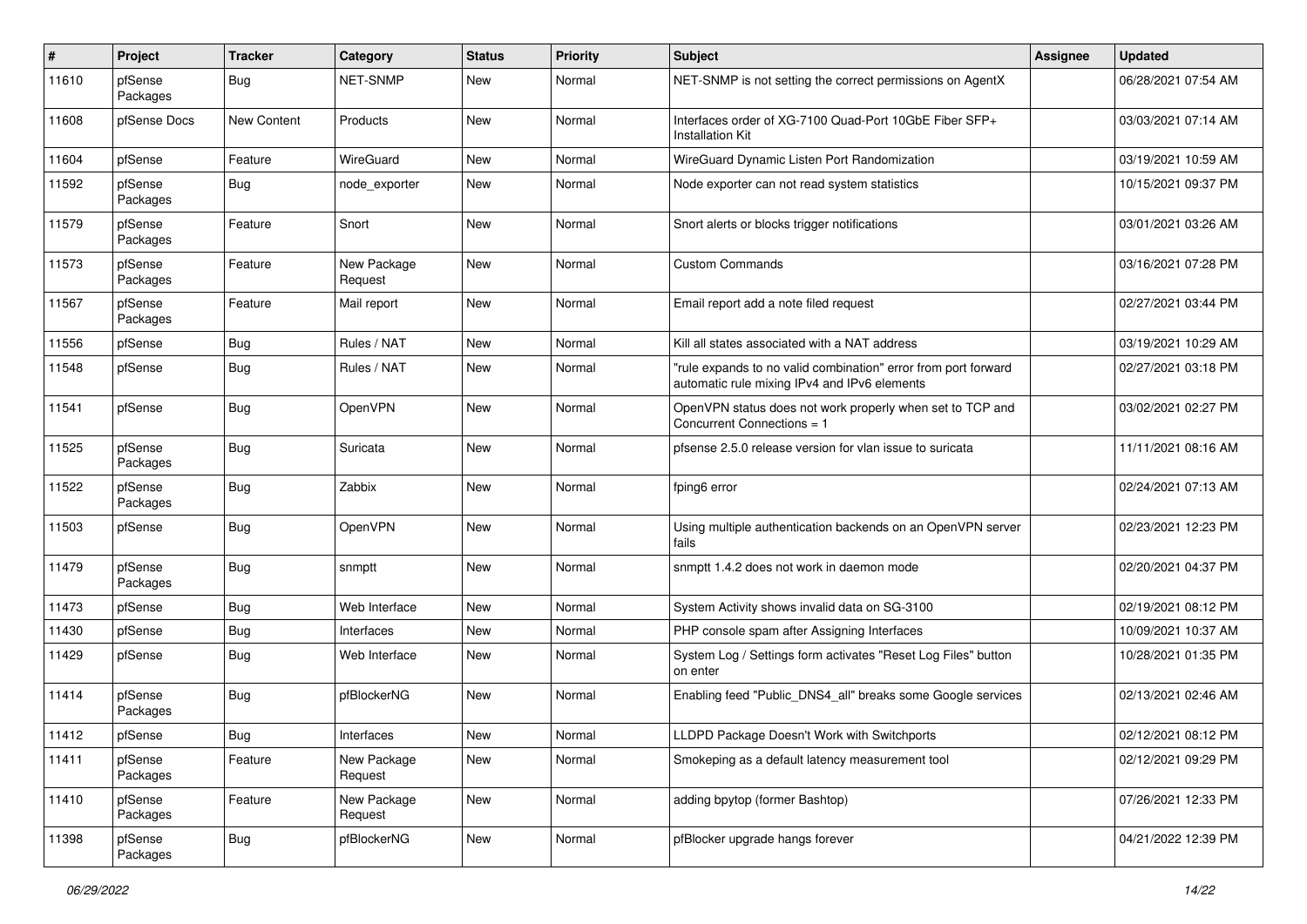| $\vert$ # | Project             | <b>Tracker</b> | Category                | <b>Status</b> | Priority | <b>Subject</b>                                                                                                                   | <b>Assignee</b> | <b>Updated</b>      |
|-----------|---------------------|----------------|-------------------------|---------------|----------|----------------------------------------------------------------------------------------------------------------------------------|-----------------|---------------------|
| 11379     | pfSense             | Feature        | <b>Captive Portal</b>   | New           | Normal   | <b>Template Roll Printer</b>                                                                                                     |                 | 02/07/2021 05:26 AM |
| 11375     | pfSense<br>Packages | Bug            | apcupsd                 | New           | Normal   | UPS Type <blank> for USB APC</blank>                                                                                             |                 | 02/26/2021 11:10 AM |
| 11363     | pfSense             | <b>Bug</b>     | Installer               | New           | Normal   | Clean Install 2.5.0 fails due to hardware incompability                                                                          |                 | 02/04/2021 11:06 AM |
| 11335     | pfSense             | Bug            | Interfaces              | New           | Normal   | Spoofing the MAC on a LAGG interface does not work for some<br>NIC types.                                                        |                 | 01/29/2021 09:10 AM |
| 11324     | pfSense             | Feature        | Logging                 | New           | Normal   | Separate syslog "Remote log servers" Parameters                                                                                  |                 | 01/27/2021 10:47 AM |
| 11302     | pfSense             | Feature        | WireGuard               | <b>New</b>    | Normal   | WireGuard XMLRPC sync                                                                                                            |                 | 03/19/2021 10:59 AM |
| 11280     | pfSense             | Todo           | WireGuard               | New           | Normal   | Add WireGuard to ALTQ list                                                                                                       |                 | 04/27/2021 12:32 PM |
| 11268     | pfSense             | Bug            | Web Interface           | New           | Normal   | Cookie named 'id' prevents Edit form fields being set properly                                                                   |                 | 09/03/2021 06:16 AM |
| 11262     | pfSense             | Feature        | Rules / NAT             | New           | Normal   | Time Based Rules - selects all days in the current month                                                                         |                 | 04/27/2021 12:32 PM |
| 11261     | pfSense<br>Packages | Bug            | pfBlockerNG             | New           | Normal   | pfBlockerNG ASN numbers in IPv4 (/IPv6) Custom_List<br>generate error(s) "Invalid numeric literal at line 1, column 7"           |                 | 01/28/2021 08:34 AM |
| 11260     | pfSense<br>Packages | Feature        | pfBlockerNG             | New           | Normal   | pfBlockerNG: predefined ASN groups for Google, Facebook,<br>Apple, etc with useful selections                                    |                 | 01/18/2021 03:46 PM |
| 11257     | pfSense             | Feature        | Upgrade                 | New           | Normal   | Installed Packages: Update all button                                                                                            |                 | 01/18/2021 10:45 AM |
| 11243     | pfSense             | Feature        | Interfaces              | New           | Normal   | individual pfctl snort2c tables per interface only blocking IPs for<br>specific interface when a rule triggers in snort/suricata |                 | 01/14/2021 03:02 PM |
| 11235     | pfSense<br>Packages | Bug            | Filer                   | New           | Normal   | Filer run script when "state" unchanged                                                                                          |                 | 01/08/2021 07:24 AM |
| 11232     | pfSense             | Bug            | <b>Operating System</b> | New           | Normal   | Fix pfSense_fsync                                                                                                                |                 | 01/08/2021 08:53 AM |
| 11227     | pfSense<br>Packages | Feature        | pfBlockerNG             | New           | Normal   | Feeds update                                                                                                                     |                 | 01/07/2021 12:11 AM |
| 11209     | pfSense<br>Packages | Feature        | pfBlockerNG             | New           | Normal   | pfBlockerNG soft blocking                                                                                                        |                 | 01/01/2021 02:07 PM |
| 11203     | pfSense             | Bug            | Certificates            | New           | Normal   | certificate manager very slow                                                                                                    |                 | 12/31/2020 11:57 AM |
| 11200     | pfSense<br>Packages | Feature        | Squid                   | New           | Normal   | Squid reverse $proxy + \text{multiple} ssl$ certificates                                                                         |                 | 12/31/2020 03:50 AM |
| 11189     | pfSense             | Feature        | <b>Captive Portal</b>   | New           | Normal   | Captive Portal - Tarpit option                                                                                                   |                 | 12/23/2020 06:44 PM |
| 11184     | pfSense             | Bug            | FreeBSD                 | New           | Normal   | PF: State policy cannot be configurable                                                                                          |                 | 02/09/2021 02:43 AM |
| 11182     | pfSense<br>Packages | Bug            | <b>NRPE</b>             | New           | Normal   | NRPE in HA syncs the bind IP                                                                                                     |                 | 12/01/2021 02:15 AM |
| 11178     | pfSense<br>Packages | Feature        | Filer                   | New           | Normal   | Filer do not ask what to do with previous filename                                                                               |                 | 12/31/2020 02:45 AM |
| 11177     | pfSense             | Bug            | Dynamic DNS             | New           | Normal   | DDNSv6 not using Check IP Services                                                                                               |                 | 12/21/2020 05:02 AM |
| 11172     | pfSense Docs        | New Content    | Products                | New           | Normal   | Interfaces order of 10 Gigabit Quad-Port SFP+ Intel® X710BM2<br>Card                                                             |                 | 12/18/2020 01:28 PM |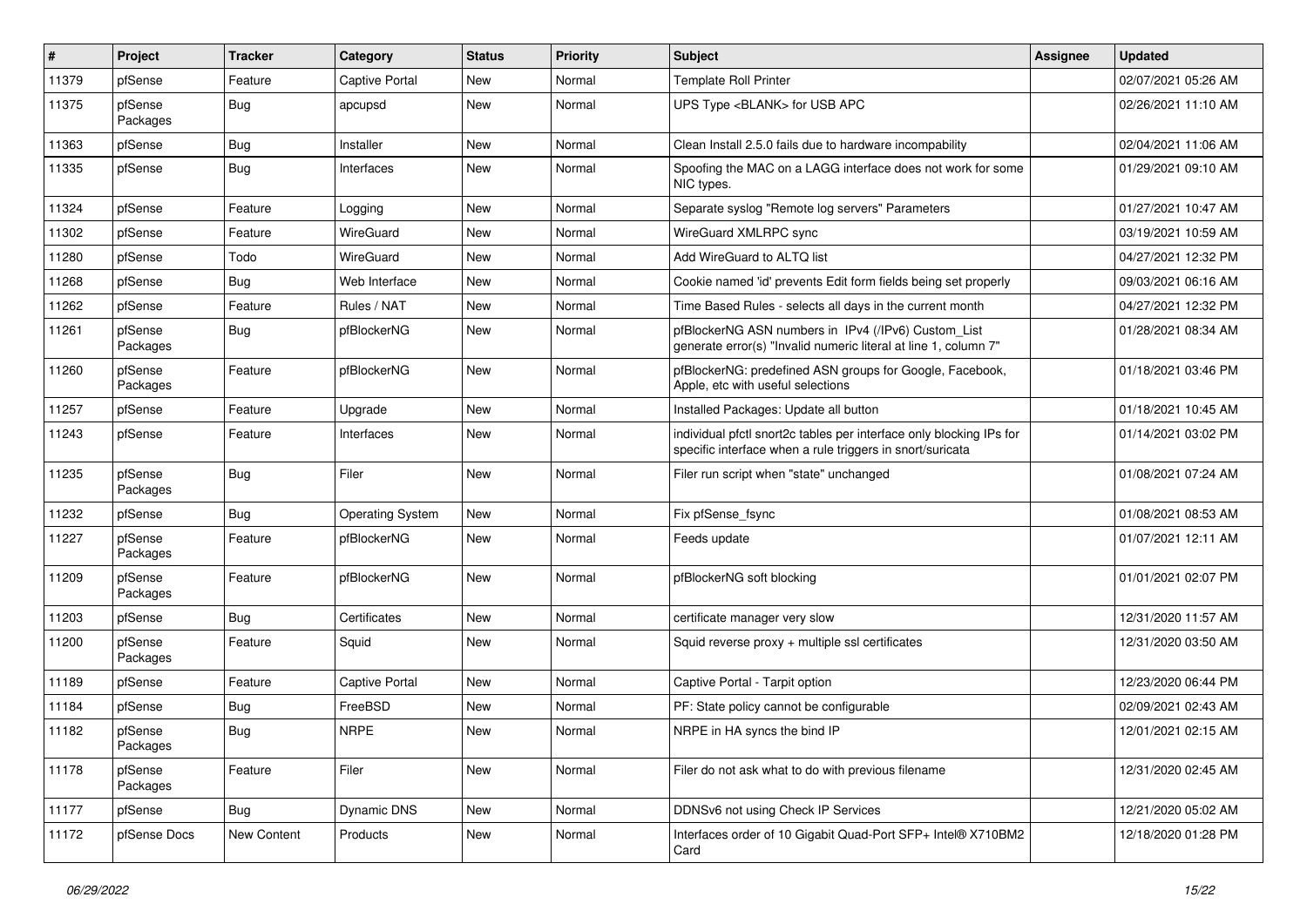| #     | Project             | <b>Tracker</b> | Category                        | <b>Status</b> | <b>Priority</b> | <b>Subject</b>                                                                  | Assignee | <b>Updated</b>      |
|-------|---------------------|----------------|---------------------------------|---------------|-----------------|---------------------------------------------------------------------------------|----------|---------------------|
| 11156 | pfSense<br>Packages | Feature        | pfBlockerNG                     | New           | Normal          | Add an option include subdomains for the noAAAA feature                         |          | 12/11/2020 10:19 AM |
| 11149 | pfSense             | Bug            | <b>DHCP Relay</b>               | New           | Normal          | DHCP relay won't start with DHCP server behind gateway                          |          | 03/22/2021 05:13 AM |
| 11147 | pfSense             | Bug            | Dynamic DNS                     | New           | Normal          | Domeneshop DynDNS IPv4 and IPv6                                                 |          | 12/09/2020 11:47 PM |
| 11139 | pfSense             | Documentation  | Interfaces                      | New           | Normal          | <b>Bridges and VLANs</b>                                                        |          | 12/07/2020 12:32 PM |
| 11138 | pfSense<br>Packages | Feature        | FreeRADIUS                      | New           | Normal          | new WebGUI checkboxes needed                                                    |          | 12/07/2020 08:28 AM |
| 11110 | pfSense             | Bug            | Backup / Restore                | New           | Normal          | Backup file should be checked before restoring a specific area                  |          | 12/05/2020 02:50 PM |
| 11099 | pfSense<br>Packages | Feature        | pfBlockerNG                     | New           | Normal          | DNSBL blocking by schedule                                                      |          | 11/25/2020 12:12 AM |
| 11092 | pfSense<br>Packages | Feature        | pfBlockerNG                     | <b>New</b>    | Normal          | Detecting DNS tunneling                                                         |          | 11/21/2020 04:53 AM |
| 11084 | pfSense             | Feature        | Dynamic DNS                     | <b>New</b>    | Normal          | Dynamic DNS include option to specify virtual IP addresses                      |          | 11/19/2020 01:26 PM |
| 11056 | pfSense             | Feature        | Interfaces                      | New           | Normal          | Add option to disable flow-control on interfaces in GUI                         |          | 11/11/2020 04:41 PM |
| 11040 | pfSense<br>Packages | Bug            | pfBlockerNG                     | New           | Normal          | pfb filter core faults when clearing firewall log                               |          | 11/07/2020 01:44 PM |
| 11036 | pfSense<br>Packages | Bug            | haproxy                         | <b>New</b>    | Normal          | <b>HAproxy ACL</b>                                                              |          | 02/11/2022 11:27 AM |
| 10980 | pfSense             | Bug            | <b>Operating System</b>         | New           | Normal          | rc.local is executed at login by rc.initial, and not at boot time.              |          | 10/19/2020 09:39 AM |
| 10962 | pfSense             | Feature        | Dynamic DNS                     | New           | Normal          | Add Cpanel support for Dynamic DNS Clients                                      |          | 12/28/2020 01:56 PM |
| 10935 | pfSense<br>Packages | <b>Bug</b>     | <b>FRR</b>                      | <b>New</b>    | Normal          | FRR 0.6.7-6 - BGPD service recycled IPv6 without Route Map                      |          | 12/30/2020 05:00 PM |
| 10909 | pfSense<br>Packages | Feature        | PIMD                            | New           | Normal          | #define MAXVIFS 32 to 64                                                        |          | 04/21/2022 12:39 PM |
| 10890 | pfSense             | Feature        | Interfaces                      | <b>New</b>    | Normal          | Allow multiple assigned interfaces to track status of a single<br>switch port   |          | 09/14/2020 07:20 AM |
| 10865 | pfSense<br>Packages | Feature        | squidguard                      | New           | Normal          | squidGuard lacks options to send traffic action logs to syslog<br>server        |          | 09/05/2020 01:21 AM |
| 10845 | pfSense<br>Packages | <b>Bug</b>     | apcupsd                         | New           | Normal          | apcupsd doesn't stop when not enabled                                           |          | 08/24/2020 10:16 AM |
| 10843 | pfSense             | Feature        | Authentication                  | New           | Normal          | Allow user manager settings to specify multiple authentication<br>servers       |          | 01/13/2022 07:22 AM |
| 10841 | pfSense<br>Packages | Feature        | pfBlockerNG                     | New           | Normal          | Allow per Source/VLAN/Network individual black&whitelists                       |          | 10/18/2020 07:42 AM |
| 10839 | pfSense             | Feature        | <b>Traffic Shaper</b><br>(ALTQ) | New           | Normal          | Add popular messengers to the Traffic Shaper Wizard                             |          | 08/18/2020 10:07 AM |
| 10833 | pfSense             | <b>Bug</b>     | Configuration<br>Backend        | New           | Normal          | unbound exits on configuration error when link status flaps on<br>LAN interface |          | 08/13/2020 11:53 PM |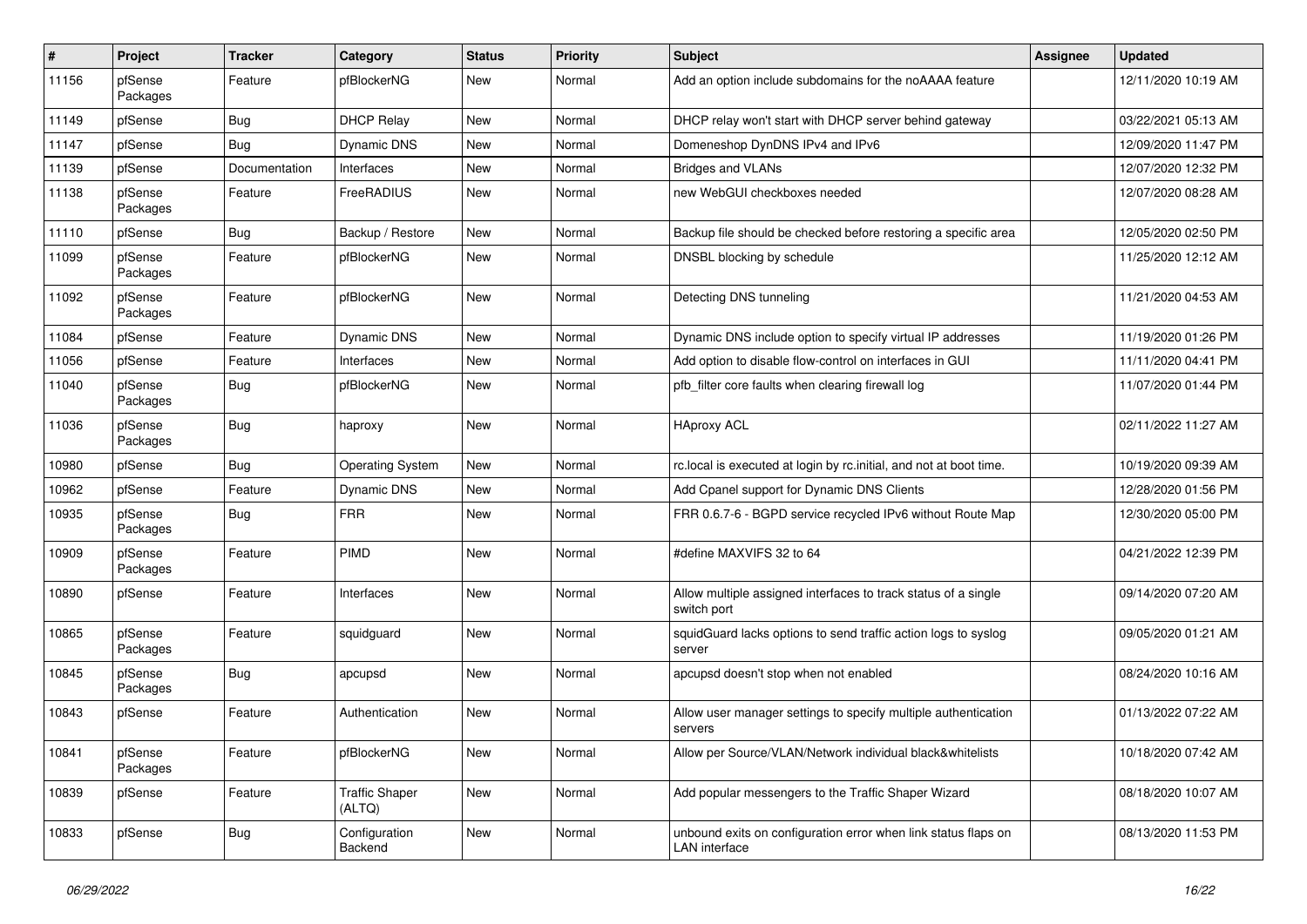| ∦     | Project             | <b>Tracker</b> | Category                | <b>Status</b> | <b>Priority</b> | <b>Subject</b>                                                                                                    | <b>Assignee</b> | <b>Updated</b>      |
|-------|---------------------|----------------|-------------------------|---------------|-----------------|-------------------------------------------------------------------------------------------------------------------|-----------------|---------------------|
| 10822 | pfSense             | <b>Bug</b>     | DHCP (IPv6)             | New           | Normal          | Deprecated IPv6 prefix won't be announced as deprecated to<br>clients                                             |                 | 08/10/2020 09:23 AM |
| 10818 | pfSense<br>Packages | Feature        | New Package<br>Request  | <b>New</b>    | Normal          | <b>UDP Broadcast Relay</b>                                                                                        |                 | 05/31/2022 02:13 AM |
| 10805 | pfSense             | Feature        | Hardware / Drivers      | <b>New</b>    | Normal          | Intel QAT (QuickAssist) encryption support for PfSense                                                            |                 | 07/31/2020 03:13 PM |
| 10791 | pfSense<br>Packages | Bug            | <b>PIMD</b>             | New           | Normal          | Valid (vlan)interfaces do not get vif reporting "Invalid phyint<br>address'                                       |                 | 10/06/2020 09:20 AM |
| 10783 | pfSense<br>Packages | Bug            | ntop                    | <b>New</b>    | Normal          | NtopNG is very unstable on arm64                                                                                  |                 | 07/22/2020 09:07 AM |
| 10765 | pfSense             | Bug            | Authentication          | <b>New</b>    | Normal          | Ampersands in Idap_extended_query are escaped twice                                                               |                 | 09/02/2020 07:55 AM |
| 10729 | pfSense             | Bug            | Package System          | New           | Normal          | Certificate verification failed for pkg.freebsd.org                                                               |                 | 07/05/2020 01:12 AM |
| 10726 | pfSense             | <b>Bug</b>     | Rules / NAT             | New           | Normal          | Sticky-connections option is bugged - sticky-address cannot be<br>redefined                                       |                 | 11/12/2020 10:12 AM |
| 10718 | pfSense             | Feature        | <b>Notifications</b>    | New           | Normal          | Email notifications - add new field to enter a from: name                                                         |                 | 07/01/2020 09:08 AM |
| 10715 | pfSense             | <b>Bug</b>     | <b>DHCP Relay</b>       | New           | Normal          | DHCPv6 relay always uses the "first" IPv6 address of an<br>interface                                              |                 | 06/29/2020 05:01 AM |
| 10714 | pfSense             | Bug            | DHCP (IPv6)             | New           | Normal          | radvd only gives out the prefix of the "first" IPv6 address of an<br>interface                                    |                 | 10/06/2020 01:03 PM |
| 10712 | pfSense             | Bug            | Rules / NAT             | <b>New</b>    | Normal          | "default allow LAN IPv6 to any" rule does not work right after<br>boot when using IPv6 PD                         |                 | 06/30/2020 12:17 AM |
| 10695 | pfSense<br>Packages | Bug            | FreeRADIUS              | <b>New</b>    | Normal          | FreeRadius Accounting skipping MBs after reboot due to power<br>down                                              |                 | 06/24/2020 04:49 AM |
| 10693 | pfSense<br>Packages | Bug            | <b>BIND</b>             | <b>New</b>    | Normal          | pfSense Bind Zone Editor UI does not update zone serial<br>number when a change is made                           |                 | 09/01/2021 12:51 AM |
| 10671 | pfSense             | Bug            | <b>Operating System</b> | New           | Normal          | pfsense 2.4.5_1 does not boot on Gen2 2012R2 HyperV VM                                                            |                 | 05/09/2021 06:39 AM |
| 10651 | pfSense             | Feature        | OpenVPN                 | New           | Normal          | Remove/replace deprecated OpenVPN options                                                                         |                 | 06/10/2020 11:32 AM |
| 10624 | pfSense             | <b>Bug</b>     | <b>DNS Resolver</b>     | <b>New</b>    | Normal          | Unbound configuration memory leak with python module +<br>register DHCP leases active                             |                 | 02/26/2021 10:27 AM |
| 10606 | pfSense<br>Packages | Bug            | Snort                   | New           | Normal          | Snort Inline stopped working after upgrade to FreeBSD 12.1<br>(network traffic blocked after heavy load randomly) |                 | 05/28/2020 10:06 AM |
| 10601 | pfSense<br>Packages | Bug            | Status_Monitoring       | <b>New</b>    | Normal          | Dashboard->Traffic Graphs Scale is capped for outbound                                                            |                 | 05/29/2020 10:13 AM |
| 10600 | pfSense<br>Packages | Feature        | pfBlockerNG             | New           | Normal          | Add support for pfBlockerNG "Action list" feature                                                                 |                 | 08/10/2020 02:39 AM |
| 10590 | pfSense<br>Packages | <b>Bug</b>     | pfBlockerNG             | New           | Normal          | pfBlockerNG: Invalid argument supplied for foreach()                                                              |                 | 05/26/2020 08:22 AM |
| 10584 | pfSense             | <b>Bug</b>     | Hardware / Drivers      | New           | Normal          | SG-3100 with M.2: shutdown instead of reboot                                                                      |                 | 07/21/2020 03:08 AM |
| 10581 | pfSense             | Feature        | Logging                 | New           | Normal          | Provide ability to disable nginx access logging to remote syslog<br>server                                        |                 | 05/21/2020 08:36 PM |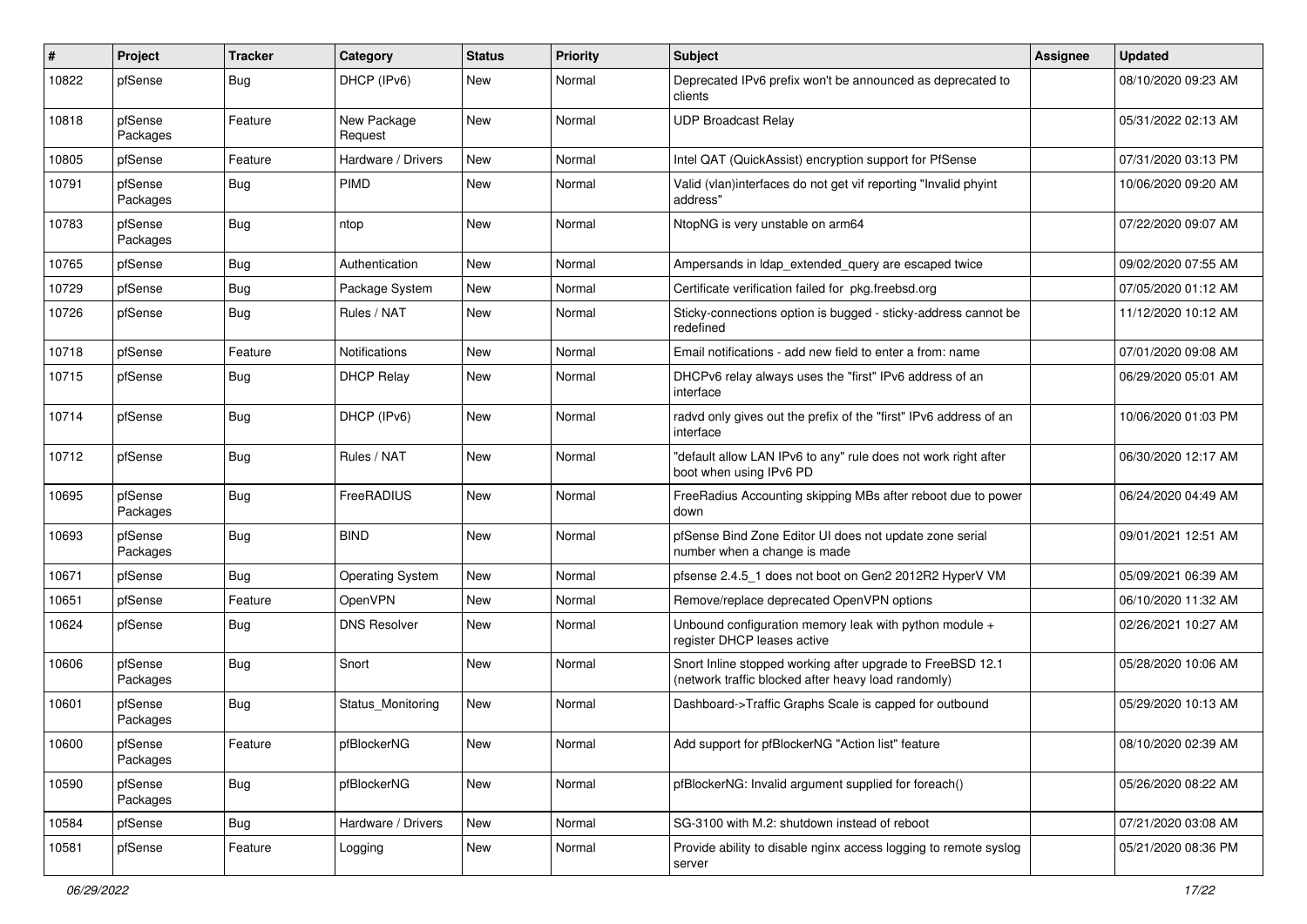| #     | Project             | <b>Tracker</b> | Category                     | <b>Status</b> | <b>Priority</b> | <b>Subject</b>                                                                                                                                              | <b>Assignee</b> | <b>Updated</b>      |
|-------|---------------------|----------------|------------------------------|---------------|-----------------|-------------------------------------------------------------------------------------------------------------------------------------------------------------|-----------------|---------------------|
| 10547 | pfSense<br>Packages | Feature        | New Package<br>Request       | New           | Normal          | Add package addrwatch. Addrwatch is like arpwatch but works<br>with ipv4 and ipv6                                                                           |                 | 05/11/2020 09:20 AM |
| 10544 | pfSense             | Bug            | User Manager /<br>Privileges | New           | Normal          | It's not possible to add a user to group operator using the gui                                                                                             |                 | 04/21/2022 12:39 PM |
| 10530 | pfSense             | Bug            | Upgrade                      | <b>New</b>    | Normal          | Convert config version to be based on product version                                                                                                       |                 | 04/21/2022 12:39 PM |
| 10526 | pfSense<br>Packages | Bug            | pfBlockerNG                  | New           | Normal          | Package pfBlockerNG Crashes on Alert view                                                                                                                   |                 | 05/04/2020 08:59 AM |
| 10516 | pfSense<br>Packages | Bug            | <b>FRR</b>                   | New           | Normal          | <b>FRR Access list</b>                                                                                                                                      |                 | 12/06/2020 11:02 PM |
| 10514 | pfSense             | Feature        | Web Interface                | New           | Normal          | Add to every page an unparsed Notes field for administrative<br>reference                                                                                   |                 | 04/30/2020 06:32 PM |
| 10513 | pfSense             | Bug            | Rules / NAT                  | <b>New</b>    | Normal          | State issues with policy routing and HA failover                                                                                                            |                 | 04/21/2022 12:39 PM |
| 10503 | pfSense<br>Packages | Bug            | <b>FRR</b>                   | New           | Normal          | Flapping any GW in multi-WAN influences restating all IPsec<br>tunnels in FRR which leads to dropping all IPsec VTI static<br>routes and related BGP issues |                 | 05/08/2020 07:51 PM |
| 10493 | pfSense             | Bug            | <b>IPsec</b>                 | <b>New</b>    | Normal          | filter_get_vpns_list() issues                                                                                                                               |                 | 05/06/2020 01:07 AM |
| 10487 | pfSense<br>Packages | Bug            | Telegraf                     | New           | Normal          | Telegraf package not sending logs to influxdb server                                                                                                        |                 | 05/03/2020 07:09 PM |
| 10468 | pfSense             | Feature        | Web Interface                | <b>New</b>    | Normal          | Allow to download log files from WebGUI                                                                                                                     |                 | 04/17/2020 06:17 AM |
| 10436 | pfSense<br>Packages | Bug            | softflowd                    | New           | Normal          | softflowd no longer sends flow data after upgrade (v0.9.9 1 -><br>V1.0.0)                                                                                   |                 | 06/07/2022 12:25 AM |
| 10404 | pfSense             | Feature        | <b>NTPD</b>                  | New           | Normal          | Consider using chrony for NTP services                                                                                                                      |                 | 11/23/2021 06:59 PM |
| 10401 | pfSense             | Feature        | Dashboard                    | New           | Normal          | Request: ability to sort/separate stopped/running Service(s) on<br>Dashboard -> Services Status widget                                                      |                 | 03/31/2020 04:48 PM |
| 10370 | pfSense<br>Packages | <b>Bug</b>     | ntop                         | <b>New</b>    | Normal          | ntopng Timeseries not send to InfluxDB                                                                                                                      |                 | 03/30/2020 09:42 AM |
| 10347 | pfSense<br>Packages | Feature        | OpenVPN Client<br>Export     | <b>New</b>    | Normal          | Request to add pull-filter                                                                                                                                  |                 | 07/29/2020 08:11 AM |
| 10345 | pfSense             | Feature        | DHCP (IPv4)                  | New           | Normal          | DHCP lease distinction between online and offline                                                                                                           |                 | 03/16/2020 07:56 AM |
| 10342 | pfSense             | Bug            | <b>DNS Resolver</b>          | New           | Normal          | Unbound domain overrides stop resolving periodically. They<br>only resume after the service has been restarted.                                             |                 | 03/13/2020 10:35 AM |
| 10325 | pfSense             | <b>Bug</b>     | <b>Notifications</b>         | <b>New</b>    | Normal          | System/Advanced/Notifications/E-Mail - SMTP Notification<br>E-Mail auth password Unexpected Bahaviour                                                       |                 | 10/30/2020 08:17 AM |
| 10311 | pfSense             | Bug            | OpenVPN                      | New           | Normal          | Too low net.link.ifqmaxlen causes packet drop under load when<br>using OpenVPN inside bridge interface under load                                           |                 | 08/10/2021 03:10 AM |
| 10310 | pfSense             | Bug            | Upgrade                      | New           | Normal          | Systems with low RAM and several packages may temporarily<br>fail to load large tables after an upgrade                                                     |                 | 03/03/2020 07:55 AM |
| 10292 | pfSense<br>Packages | Bug            | Suricata                     | New           | Normal          | Suricata not respecting SID Mgmt list                                                                                                                       |                 | 02/27/2020 01:02 PM |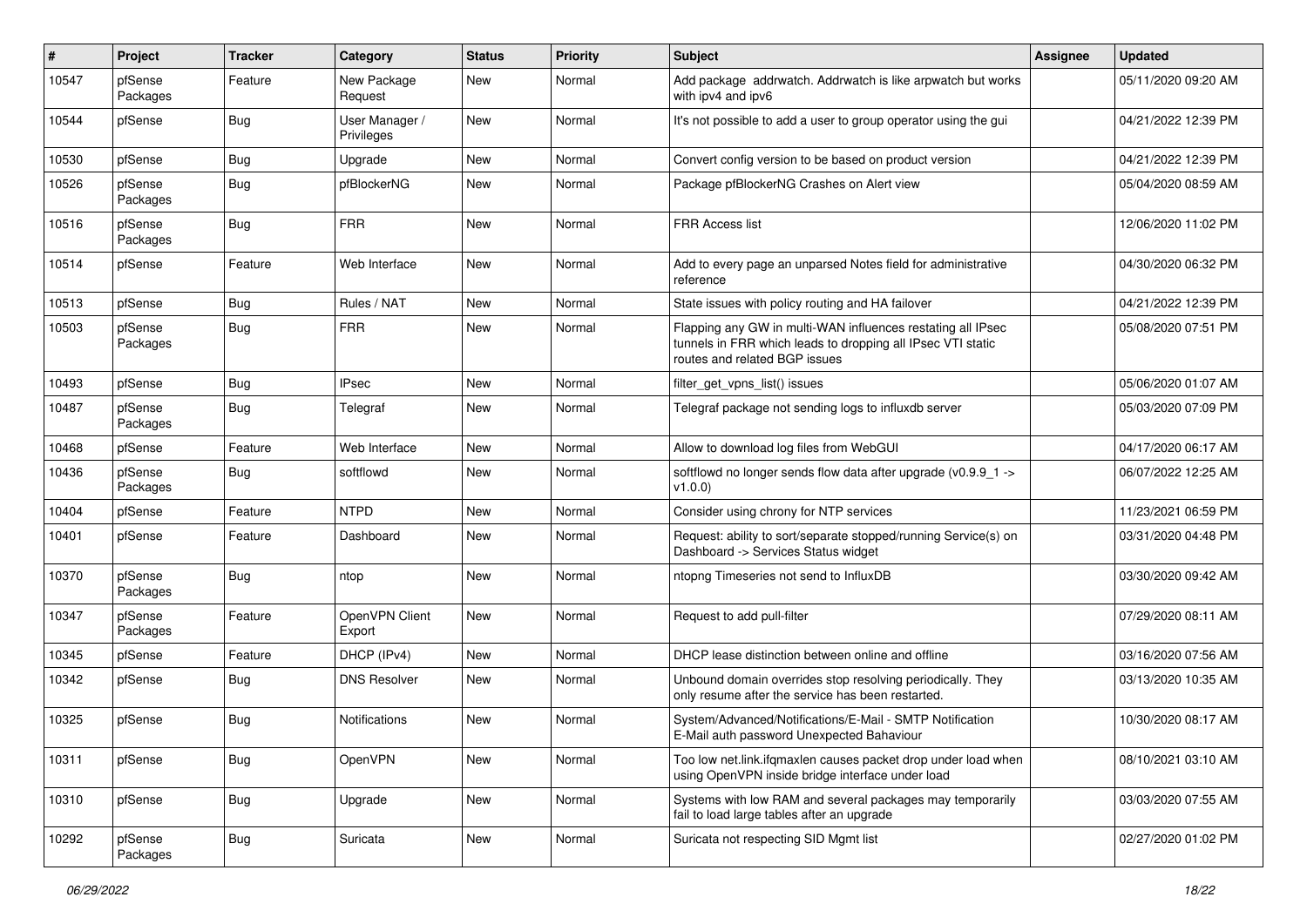| #     | Project             | <b>Tracker</b> | Category                | <b>Status</b> | <b>Priority</b> | <b>Subject</b>                                                                                 | Assignee | <b>Updated</b>      |
|-------|---------------------|----------------|-------------------------|---------------|-----------------|------------------------------------------------------------------------------------------------|----------|---------------------|
| 10279 | pfSense<br>Packages | <b>Bug</b>     | open-vm-tools           | New           | Normal          | pfSense's OpenVM Tools on ESXi 6.7 no longer provides guest<br>vm functionality                |          | 03/01/2020 06:07 PM |
| 10278 | pfSense<br>Packages | Bug            | pfBlockerNG             | New           | Normal          | pfBlockerNG: Formatting issue on DNSBL stats page                                              |          | 02/24/2020 01:36 PM |
| 10277 | pfSense             | Bug            | Web Interface           | <b>New</b>    | Normal          | Sorting the log entries does not use year value                                                |          | 02/24/2020 07:46 AM |
| 10271 | pfSense             | <b>Bug</b>     | Web Interface           | New           | Normal          | Large number of VLAN/LANs make "Interfaces" menu hard to<br>access                             |          | 02/20/2020 04:46 AM |
| 10253 | pfSense<br>Packages | <b>Bug</b>     | pfBlockerNG             | <b>New</b>    | Normal          | pfblockerng-devel uses user interface for VIP causing issues<br>with other services            |          | 02/11/2020 09:17 AM |
| 10237 | pfSense             | Feature        | Upgrade                 | <b>New</b>    | Normal          | Take ZFS snapshot on Upgrade                                                                   |          | 04/07/2020 03:58 PM |
| 10223 | pfSense             | Feature        | Interfaces              | New           | Normal          | Add the ability to create additional loopback interfaces                                       |          | 12/15/2020 04:35 PM |
| 10188 | pfSense<br>Packages | <b>Bug</b>     | pfBlockerNG             | New           | Normal          | Reputation tab is not working                                                                  |          | 01/24/2020 10:06 AM |
| 10164 | pfSense<br>Packages | <b>Bug</b>     | pfBlockerNG             | <b>New</b>    | Normal          | pfBlockerNG dashboard widget position is not maintained when<br>updating                       |          | 01/06/2020 10:06 AM |
| 10160 | pfSense<br>Packages | Feature        | New Package<br>Request  | <b>New</b>    | Normal          | Dedicated Maxmind GeoIP package including license<br>registration                              |          | 01/03/2020 10:31 PM |
| 10150 | pfSense             | <b>Bug</b>     | <b>IGMP Proxy</b>       | <b>New</b>    | Normal          | IGMP Proxy does not scale to hundreds of streams                                               |          | 01/03/2020 02:56 AM |
| 10143 | pfSense             | Bug            | <b>DNS Resolver</b>     | <b>New</b>    | Normal          | System hostname DNS entry is assigned to the wrong IP on<br>multi-wan setups                   |          | 12/31/2019 02:33 PM |
| 10137 | pfSense             | Feature        | Package System          | <b>New</b>    | Normal          | net-mgmt/arpwatch: Update to 3.0                                                               |          | 12/30/2019 05:16 PM |
| 10000 | pfSense             | Bug            | Dynamic DNS             | New           | Normal          | Azure Dynamic DNS A and AAAA Records for Apex Zone                                             |          | 03/31/2020 09:03 AM |
| 9999  | pfSense<br>Packages | Bug            | pfBlockerNG             | New           | Normal          | unbound fatal error if System Domain in DNSBL and System<br>Domain Local Zone Type is Redirect |          | 12/25/2019 08:10 AM |
| 9973  | pfSense<br>Packages | Feature        | <b>NRPE</b>             | New           | Normal          | Nagios NRPE package isn't IPv6 capable                                                         |          | 12/20/2019 03:15 PM |
| 9942  | pfSense             | Feature        | Operating System        | New           | Normal          | Give pfSense the possibility to change the keyboard Layout for<br>console users                |          | 01/22/2021 02:33 AM |
| 9937  | pfSense             | Feature        | Authentication          | <b>New</b>    | Normal          | OpenVPN Login User Privilege                                                                   |          | 11/29/2019 08:46 AM |
| 9934  | pfSense<br>Packages | Bug            | Suricata                | New           | Normal          | suricata update kills WAN interface                                                            |          | 02/20/2020 09:17 AM |
| 9912  | pfSense<br>Packages | Feature        | ntop                    | <b>New</b>    | Normal          | add custom DPI to ntopng                                                                       |          | 11/18/2019 10:57 AM |
| 9895  | pfSense<br>Packages | <b>Bug</b>     | Snort                   | New           | Normal          | snort reinstallation failed                                                                    |          | 06/23/2021 08:01 AM |
| 9876  | pfSense             | Feature        | <b>Operating System</b> | New           | Normal          | PFsense on KVM: Web interface hint to disable "Hardware<br>Checksum Offloading"                |          | 07/03/2020 07:11 AM |
| 9857  | pfSense             | Feature        | <b>IPsec</b>            | New           | Normal          | IPsec Down/Up SMTP Notifications                                                               |          | 08/31/2021 08:07 AM |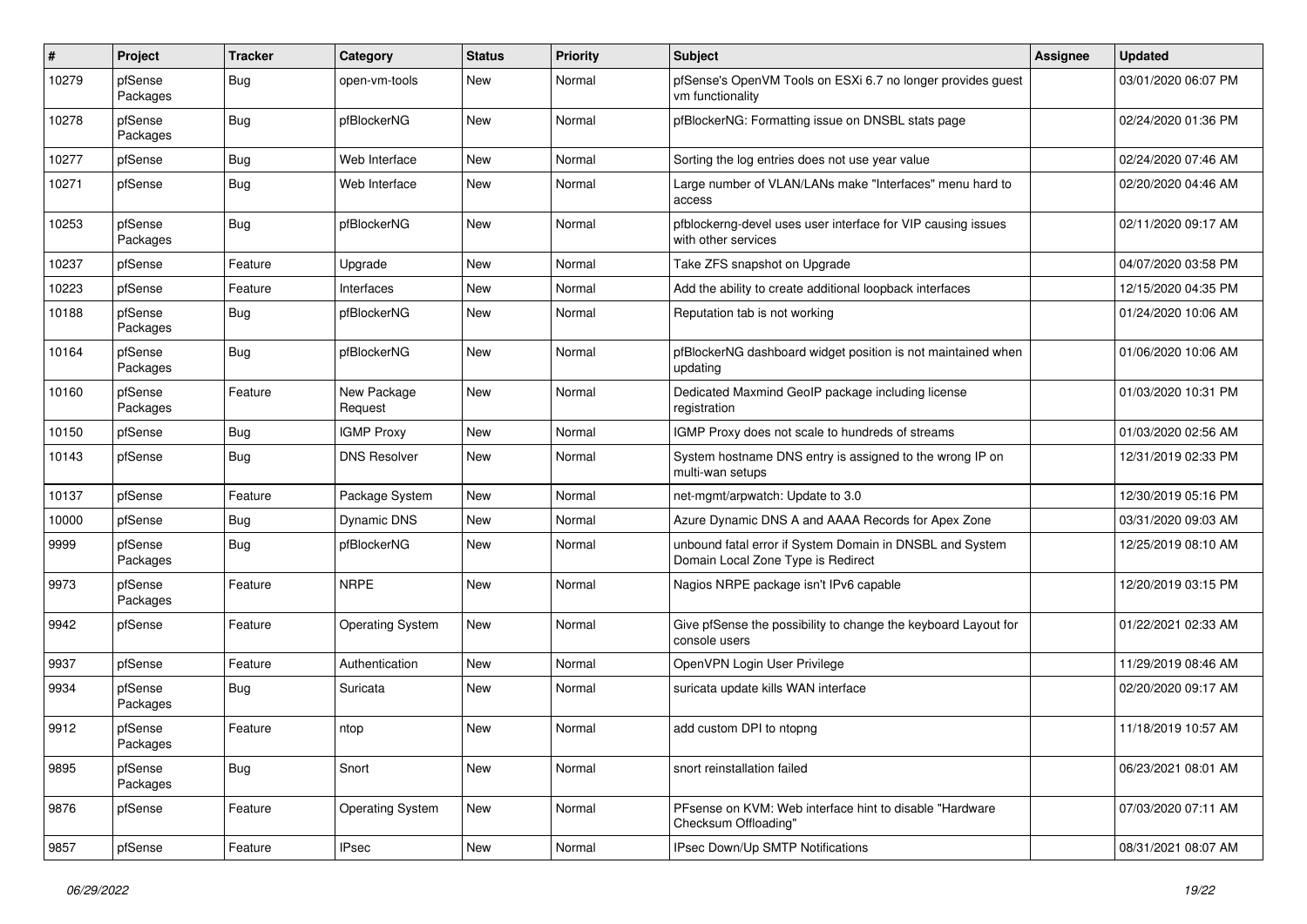| $\pmb{\#}$ | Project             | <b>Tracker</b> | Category              | <b>Status</b> | <b>Priority</b> | Subject                                                                                                              | <b>Assignee</b> | <b>Updated</b>      |
|------------|---------------------|----------------|-----------------------|---------------|-----------------|----------------------------------------------------------------------------------------------------------------------|-----------------|---------------------|
| 9838       | pfSense             | Feature        | <b>OpenVPN</b>        | New           | Normal          | PKCS11 support                                                                                                       |                 | 10/20/2019 02:12 PM |
| 9833       | pfSense<br>Packages | Feature        | <b>ACME</b>           | New           | Normal          | ACME: add ability to use custom ACME server                                                                          |                 | 04/07/2022 11:31 AM |
| 9805       | pfSense             | <b>Bug</b>     | Dynamic DNS           | New           | Normal          | dynDNS cloudflare multiple entries                                                                                   |                 | 10/02/2019 04:51 PM |
| 9800       | pfSense             | Feature        | Hardware / Drivers    | New           | Normal          | Add toggle for net.isr.dispatch=deferred in GUI                                                                      |                 | 09/29/2019 06:18 AM |
| 9798       | pfSense<br>Packages | Feature        | pfBlockerNG           | New           | Normal          | add ipv4 and ipv6 dnscrypt-resolvers feeds                                                                           |                 | 10/14/2021 09:48 AM |
| 9775       | pfSense             | Feature        | Backup / Restore      | <b>New</b>    | Normal          | AutoConfigBackup - Rolling per day/hour cap on changes,<br>retention policy                                          |                 | 09/20/2019 09:19 AM |
| 9774       | pfSense<br>Packages | Feature        | Squid                 | New           | Normal          | Squid logs / remote logs                                                                                             |                 | 04/17/2020 06:18 AM |
| 9749       | pfSense<br>Packages | Feature        | Status_Monitoring     | New           | Normal          | 95th percentile missing for quality in monitoring                                                                    |                 | 09/12/2019 10:39 AM |
| 9737       | pfSense             | Bug            | <b>Traffic Graphs</b> | New           | Normal          | traffic-graphs.js shows incorrect units inside the chart                                                             |                 | 09/09/2019 06:35 AM |
| 9732       | pfSense             | Feature        | DHCP (IPv4)           | New           | Normal          | System UTC time offset in DHCP Option 2                                                                              |                 | 09/06/2019 08:39 PM |
| 9707       | pfSense<br>Packages | <b>Bug</b>     | pfBlockerNG           | <b>New</b>    | Normal          | Some networks already existing in deny Feeds are not stopped<br>even if existing in custom deny list                 |                 | 08/28/2019 10:03 AM |
| 9704       | pfSense<br>Packages | Feature        | FreeRADIUS            | New           | Normal          | Enable filter username                                                                                               |                 | 08/27/2019 12:07 PM |
| 9698       | pfSense             | <b>Bug</b>     | RRD Graphs            | <b>New</b>    | Normal          | Monitoring graphs do not retain state after auto-refresh                                                             |                 | 08/26/2019 02:09 AM |
| 9690       | pfSense             | <b>Bug</b>     | Interfaces            | New           | Normal          | Ethernet flow control should be disabled by default                                                                  |                 | 08/19/2019 06:45 PM |
| 9680       | pfSense             | Feature        | <b>DHCP Relay</b>     | New           | Normal          | Seperate DHCP Server and relay per interface                                                                         |                 | 02/27/2020 10:47 AM |
| 9677       | pfSense             | <b>Bug</b>     | Dashboard             | New           | Normal          | Dashboard hangs when widget needs data from a remote host<br>which is down                                           |                 | 08/13/2019 09:15 AM |
| 9676       | pfSense<br>Packages | <b>Bug</b>     | pfBlockerNG           | New           | Normal          | AS lookup fails                                                                                                      |                 | 12/26/2019 12:17 AM |
| 9664       | pfSense             | <b>Bug</b>     | Dynamic DNS           | New           | Normal          | DynDNS and Dual-wan problem with CloudFlare (works with<br>No-Ip)                                                    |                 | 08/03/2019 10:00 AM |
| 9662       | pfSense<br>Packages | <b>Bug</b>     | pfBlockerNG           | New           | Normal          | PfblockerNG do not update after pfsense reboot and wait for<br>next cron task                                        |                 | 08/20/2019 09:00 AM |
| 9654       | pfSense             | <b>Bug</b>     | <b>DNS Resolver</b>   | New           | Normal          | After reboot, the DNS resolver must be restarted before it will<br>advertise the ipv6 DNS address of the router.     |                 | 11/20/2020 03:12 AM |
| 9650       | pfSense             | <b>Bug</b>     | Gateways              | New           | Normal          | IPv6 connection drops (ir-)regular on Kabelvodafone (German<br>cable ISP)                                            |                 | 07/27/2019 07:14 AM |
| 9633       | pfSense             | Feature        | PPPoE Server          | New           | Normal          | PPPoE/L2TP Server Status Page                                                                                        |                 | 10/09/2021 12:05 PM |
| 9627       | pfSense             | Feature        | Captive Portal        | New           | Normal          | Captive Portal only shows authenticated users                                                                        |                 | 08/14/2019 02:48 PM |
| 9626       | pfSense             | <b>Bug</b>     | Web Interface         | New           | Normal          | When deny write permission is assigned to a user, there is no<br>error feedback if the user tries to write something |                 | 06/25/2022 05:41 PM |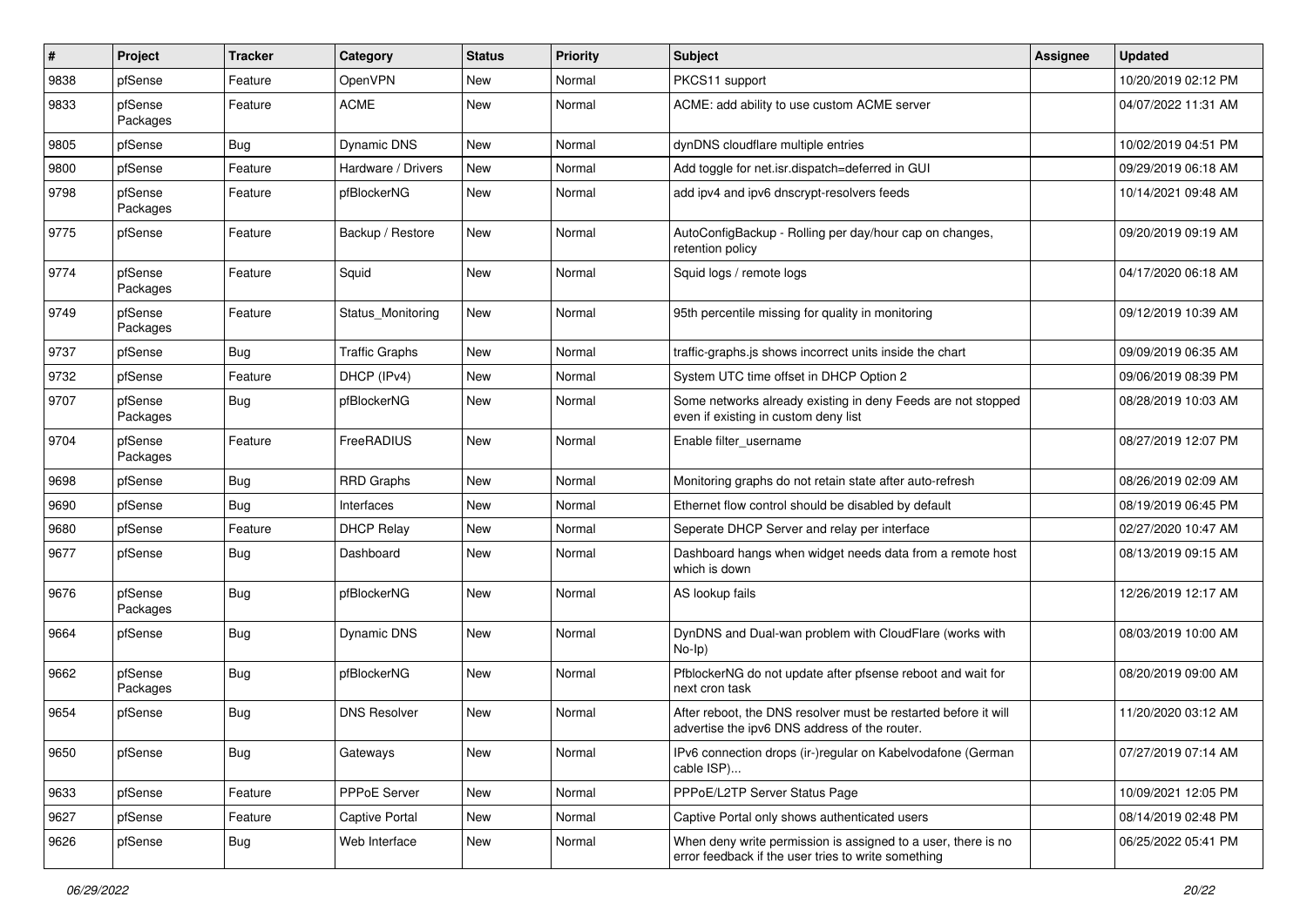| $\vert$ # | Project             | <b>Tracker</b> | Category                     | <b>Status</b> | Priority | <b>Subject</b>                                                                                          | Assignee | <b>Updated</b>      |
|-----------|---------------------|----------------|------------------------------|---------------|----------|---------------------------------------------------------------------------------------------------------|----------|---------------------|
| 9621      | pfSense             | Feature        | User Manager /<br>Privileges | New           | Normal   | More convenient deletion of single user privileges                                                      |          | 07/09/2019 03:09 AM |
| 9617      | pfSense             | Feature        | <b>PPP</b> Interfaces        | <b>New</b>    | Normal   | PPPoE Static IP Configuration in GUI                                                                    |          | 10/15/2021 08:52 PM |
| 9616      | pfSense<br>Packages | Feature        | New Package<br>Request       | <b>New</b>    | Normal   | Package for Docs                                                                                        |          | 03/26/2020 06:34 AM |
| 9599      | pfSense<br>Packages | Feature        | haproxy                      | <b>New</b>    | Normal   | Support for "peers" in HAproxy                                                                          |          | 06/25/2019 01:47 AM |
| 9591      | pfSense             | Feature        | Rules / NAT                  | <b>New</b>    | Normal   | Add under firewall rules a search box                                                                   |          | 08/14/2019 02:39 PM |
| 9585      | pfSense             | Bug            | Interfaces                   | <b>New</b>    | Normal   | 6RD: Unable to reach hosts on within same 6rd-domain                                                    |          | 08/14/2019 02:39 PM |
| 9574      | pfSense             | Feature        | Package System               | <b>New</b>    | Normal   | Show changelog at package upgrade                                                                       |          | 06/02/2019 04:35 AM |
| 9568      | pfSense<br>Packages | Bug            | Squid                        | <b>New</b>    | Normal   | UFSSwapDir::openLog: Failed to open swap log.                                                           |          | 05/29/2019 09:18 PM |
| 9566      | pfSense             | Bug            | <b>Traffic Graphs</b>        | <b>New</b>    | Normal   | Traffic graph displays traffic incorrectly                                                              |          | 11/18/2019 07:54 AM |
| 9544      | pfSense             | Feature        | Routing                      | <b>New</b>    | Normal   | Enable RADIX MPATH                                                                                      |          | 04/21/2022 12:39 PM |
| 9536      | pfSense             | Feature        | DHCP (IPv6)                  | New           | Normal   | Support dynamic prefix in DHCPv6 Server                                                                 |          | 05/25/2022 04:27 AM |
| 9504      | pfSense             | Bug            | Dynamic DNS                  | <b>New</b>    | Normal   | Multiple Dynamic DNS update notifications for the same<br>interface, not differentiated by the hostname |          | 05/07/2019 07:46 AM |
| 9500      | pfSense<br>Packages | Bug            | haproxy                      | <b>New</b>    | Normal   | HAproxy does not delete non-applicable action config                                                    |          | 01/18/2022 06:28 AM |
| 9497      | pfSense<br>Packages | Bug            | AWS VPC                      | <b>New</b>    | Normal   | AWS VPN Wizard: WebGUI times out.                                                                       |          | 11/13/2019 10:07 AM |
| 9495      | pfSense<br>Packages | Bug            | AWS VPC                      | <b>New</b>    | Normal   | AWS VPC VPN wizard produces incorrect config (SHA256)<br>should be SHA1)                                |          | 08/19/2019 02:45 PM |
| 9485      | pfSense             | Bug            | User Manager /<br>Privileges | New           | Normal   | password match error on system usermanager causes Group<br>membership to be reset.                      |          | 04/26/2019 08:52 AM |
| 9464      | pfSense             | Feature        | Interfaces                   | <b>New</b>    | Normal   | Marvell 6000 -- netgate hardware (e.g.: XG-7100, XG-3100)<br>internal switch LACP support               |          | 04/08/2019 07:58 AM |
| 9453      | pfSense             | Bug            | <b>LAGG Interfaces</b>       | <b>New</b>    | Normal   | VLAN Interfaces on LAGG get orphaned at boot                                                            |          | 08/21/2019 11:16 AM |
| 9436      | pfSense             | Feature        | <b>DNS Resolver</b>          | <b>New</b>    | Normal   | Unbound: enable dnstap support                                                                          |          | 03/27/2019 07:54 PM |
| 9348      | pfSense<br>Packages | <b>Bug</b>     | <b>ACME</b>                  | <b>New</b>    | Normal   | Results of Acme certificate issuance/renewal are not properly<br>formatted                              |          | 02/22/2019 12:08 PM |
| 9344      | pfSense             | Bug            | <b>Translations</b>          | <b>New</b>    | Normal   | OpenVPN click NCP Algorithms will always go to DH<br>Parameters website(in Chinese-Taiwan)              |          | 10/21/2021 03:48 AM |
| 9343      | pfSense             | Bug            | DHCP (IPv4)                  | <b>New</b>    | Normal   | diag arp.php times out with large DHCPD leases table                                                    |          | 08/14/2019 01:19 PM |
| 9338      | pfSense             | <b>Bug</b>     | <b>IGMP Proxy</b>            | <b>New</b>    | Normal   | igmpproxy ignoring downstream vlan interface                                                            |          | 02/22/2019 03:48 AM |
| 9337      | pfSense<br>Packages | <b>Bug</b>     | Telegraf                     | <b>New</b>    | Normal   | Telegraf ping input fails                                                                               |          | 02/18/2019 10:40 AM |